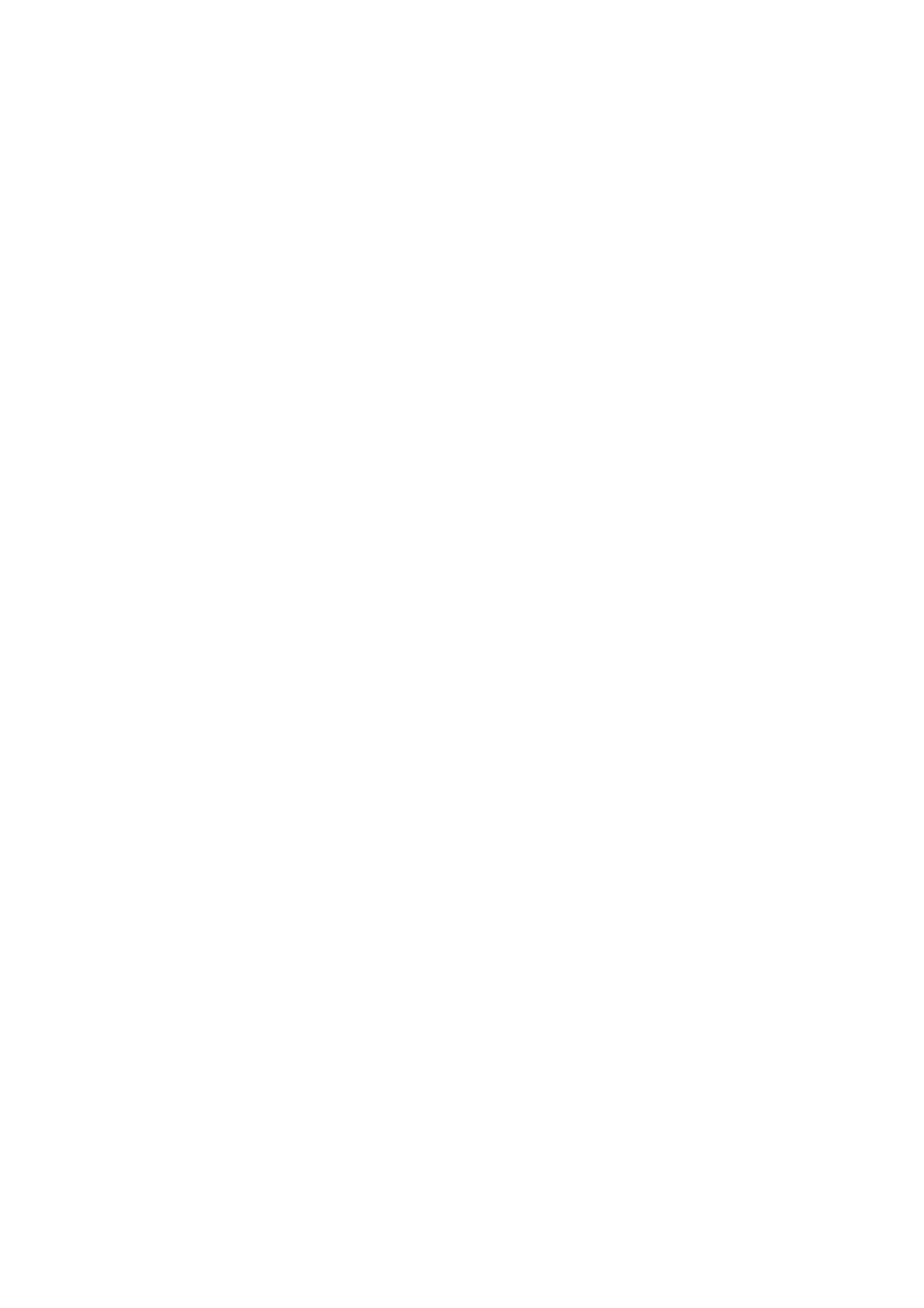# **DOCUMENTATION PAGE**

| <b>Publisher</b> |                                                     |                              |  |  |
|------------------|-----------------------------------------------------|------------------------------|--|--|
|                  |                                                     | Date                         |  |  |
|                  | Ministry of Social Affairs and Health, Finland      | 31 August 2007               |  |  |
| <b>Authors</b>   |                                                     | <b>Type of publication</b>   |  |  |
|                  | The Finnish Board of Inter-Country Adoption Affairs | <b>Annual Report</b>         |  |  |
| Chairperson:     | Virpi Kölhi                                         | <b>Commissioned by</b>       |  |  |
| Secretary:       | Kaarina Koskela                                     | Government                   |  |  |
| Statistics:      | Vappu Kananen                                       | Date of appointing the organ |  |  |
|                  |                                                     | 28 April 2005                |  |  |

### **Title of publication**

The Finnish Board of Inter-Country Adoption Affairs. Annual Report 2006

#### **Summary**

The Finnish Board of Inter-Country Adoption Affairs (Finnish Adoption Board) is the expert body in inter-country adoption affairs in Finland. It is subordinated to the Ministry of Social Affairs and Health. The Board was founded in 1985 and has since 1 July 1997 acted as the central authority meant in the Convention on Protection of Children and Co-operation in Respect of Intercountry Adoption (Hague Convention).

Granting permissions for inter-country adoption is one of the most significant tasks of the Board. In recent years, inter-country adoption has become increasingly popular. In 2005 the Board handled 275 permission applications. In 2006 a total of 413 applications were handled. The number was higher than ever before. The number of children arriving in Finland decreased from 308 to 218. This was first and foremost due to the tighter adoption regulations in China. 140 children were adopted from China in 2005 while in 2006 only 49 children arrived from China. In 2006 most adoptive children came to Finland from Russia, China, Thailand, and South Africa.

The Board had 31 meetings in 2006. 11 of them were meetings of the full composition and 20 of the limited composition.

The Board issues expert opinions for example to the courts of justice. In 2006 the Board issued five expert opinions to the Helsinki Court of Appeal. The Board also approves the Finnish service providers' international co-operation bodies. In 2006 the Board approved the applications of seven Finnish service providers concerning co-operation with a foreign service provider.

| <b>Key words</b>                                              |                                                                         |                  |                                       |  |  |  |  |  |
|---------------------------------------------------------------|-------------------------------------------------------------------------|------------------|---------------------------------------|--|--|--|--|--|
| Adoption, adoptive children, adoptive parents, annual reports |                                                                         |                  |                                       |  |  |  |  |  |
| <b>Other information</b>                                      |                                                                         |                  |                                       |  |  |  |  |  |
|                                                               | www.stm.fi/english The report is also available in Finnish and Swedish. |                  |                                       |  |  |  |  |  |
| Title and number of series                                    |                                                                         | <b>ISSN</b>      | <b>ISBN</b>                           |  |  |  |  |  |
| Reports of the Ministry of Social Affairs and Health 2007:44  |                                                                         | 1236-2115        | $978-952-00-2427-7$ (pb)              |  |  |  |  |  |
|                                                               |                                                                         |                  | 978-952-00-2428-4 (PDF)               |  |  |  |  |  |
| Number of pages                                               | Language                                                                | <b>Price</b>     | <b>Publicity</b>                      |  |  |  |  |  |
| 29                                                            | English                                                                 | $10.80 \in$      | Public                                |  |  |  |  |  |
| <b>Orders</b>                                                 |                                                                         | <b>Financier</b> |                                       |  |  |  |  |  |
| Helsinki University Print Bookstore                           |                                                                         |                  | Ministry of Social Affairs and Health |  |  |  |  |  |
| books@yliopistopaino.fi                                       |                                                                         |                  |                                       |  |  |  |  |  |
| www.yliopistopaino.fi/bookstore                               |                                                                         |                  |                                       |  |  |  |  |  |
| P.O. Box 4 (Vuorikatu 3 A)                                    |                                                                         |                  |                                       |  |  |  |  |  |
| FI-00014 HELSINKI UNIVERSITY, FINLAND                         |                                                                         |                  |                                       |  |  |  |  |  |
|                                                               |                                                                         |                  |                                       |  |  |  |  |  |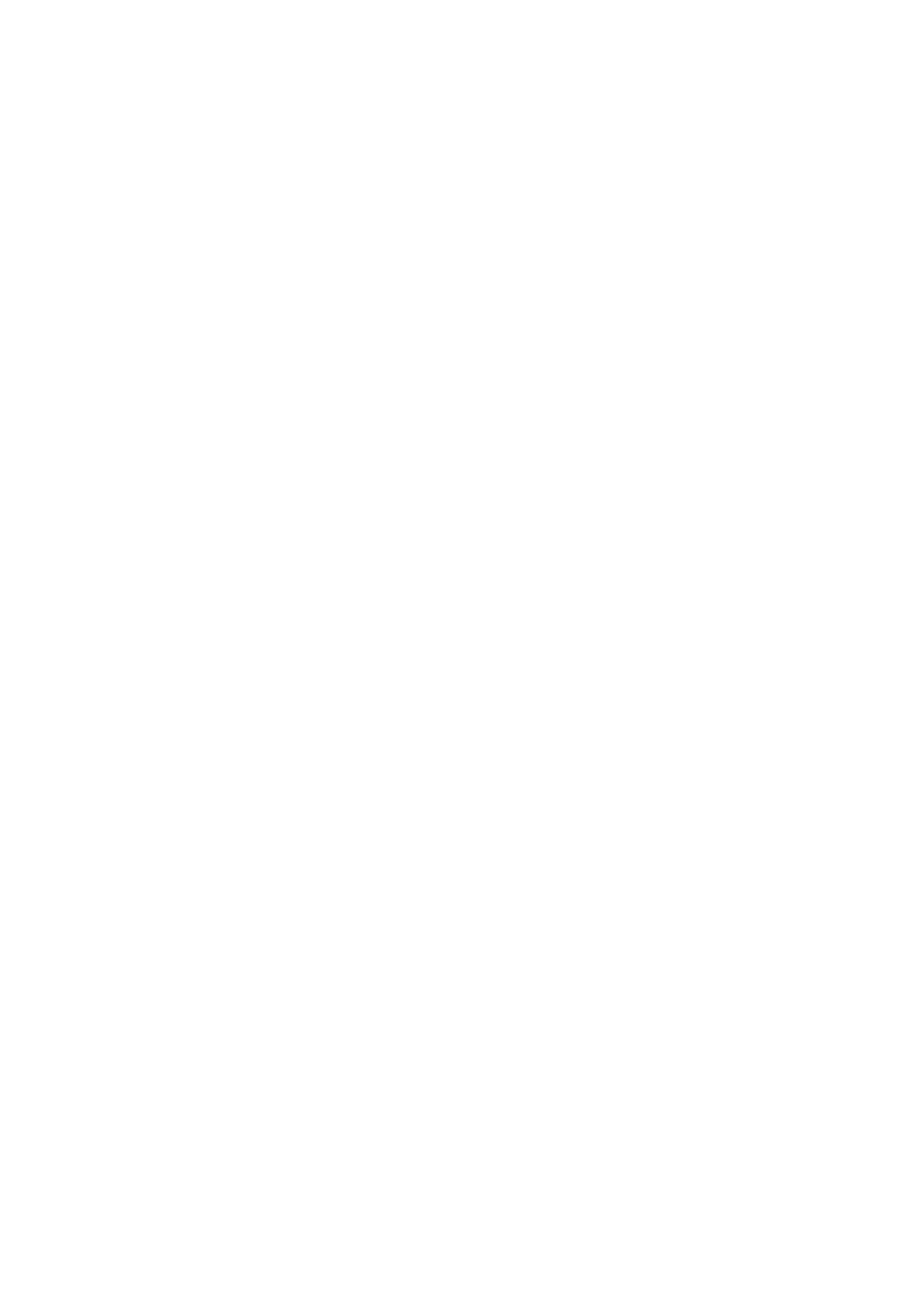# **KUVAILULEHTI**

| Julkaisija                     |                                                          | Julkaisun päivämäärä       |  |  |
|--------------------------------|----------------------------------------------------------|----------------------------|--|--|
| Sosiaali- ja terveysministeriö |                                                          | 31.8.2007                  |  |  |
|                                | Tekijät (toimielimestä: toimielimen nimi, puheenjohtaja, | Julkaisun laji             |  |  |
| sihteeri)                      |                                                          | Toimintakertomus           |  |  |
|                                | Suomen kansainvälisten lapseksiottamisasioiden           | Toimeksiantaja             |  |  |
| lautakunta                     |                                                          | Valtioneuvosto             |  |  |
| Puheenjohtaja: Virpi Kölhi     |                                                          | <b>HARE-numero</b> ja      |  |  |
| Sihteeri:                      | Kaarina Koskela                                          | toimielimen asettamispäivä |  |  |
| Tilastot:<br>Vappu Kananen     |                                                          | STM012:00/2005             |  |  |
|                                |                                                          | asettamispäivä 28.4.2005   |  |  |

#### **Julkaisun nimi**

Suomen kansainvälisten lapseksiottamisasioiden lautakunta. Toimintakertomus 2006

### **Tiivistelmä**

Suomen kansainvälisten lapseksiottamisasioiden lautakunta on sosiaali- ja terveysministeriön alainen kansainvälisten lapseksiottamisasioiden asiantuntijaviranomainen. Lautakunta on perustettu vuonna 1985. Lautakunta on toiminut 1.7.1997 lähtien lastensuojelua ja yhteistyötä kansainvälisissä lapseksiottamisasioissa koskevassa yleissopimuksessa (Haagin sopimus) tarkoitettuna keskusviranomaisena.

Kansainväliseen lapseksiottamiseen tarvittavien lupien myöntäminen on lautakunnan merkittävimpiä tehtäviä. Viime vuosina kansainvälisen lapseksiottamisen suosio on entisestään lisääntynyt. Vuonna 2005 lautakunta käsitteli 275 lupahakemusta. Vuonna 2006 hakemuksia käsiteltiin 413. Määrä oli suurempi kuin koskaan aikaisemmin. Suomeen saapuneiden lasten lukumäärä puolestaan laski 308 lapsesta 218 lapseen. Syynä tähän oli ennen kaikkea Kiinan tiukentuneet adoptiosäännökset. Vuonna 2005 Kiinasta adoptoitiin 140 lasta, kun vuonna 2006 Kiinasta saapui enää 49 lasta. Eniten lapsia adoptoitiin vuonna 2006 Venäjältä, Kiinasta, Thaimaasta ja Etelä-Afrikasta.

Vuoden 2006 aikana lautakunta piti 31 kokousta. Näistä 11 oli täyden kokoonpanon ja 20 suppean kokoonpanon kokouksia.

Lautakunta antaa asiantuntijalausuntoja muun muassa tuomioistuimille. Vuonna 2006 lautakunta antoi viisi asiantuntijalausuntoa Helsingin hovioikeudelle. Lautakunta myös hyväksyy suomalaisten palvelunantajien ulkomaiset yhteistyötahot. Vuoden 2006 aikana lautakunta hyväksyi seitsemän suomalaisen palvelunantajan jatkolupahakemusta yhteistyöstä ulkomaisen palvelunantajan kanssa.

| Asiasanat:                                              |                                                     |             |                                |  |  |  |  |  |
|---------------------------------------------------------|-----------------------------------------------------|-------------|--------------------------------|--|--|--|--|--|
| Adoptio, ottolapset, ottovanhemmat, toimintakertomukset |                                                     |             |                                |  |  |  |  |  |
| <b>Muut tiedot</b>                                      |                                                     |             |                                |  |  |  |  |  |
| www.stm.fi                                              | Julkaisu ilmestyy myös suomen- ja ruotsinkielisenä. |             |                                |  |  |  |  |  |
| Sarjan nimi ja numero                                   |                                                     | <b>ISSN</b> | <b>ISBN</b>                    |  |  |  |  |  |
| Sosiaali- ja terveysministeriön selvityksiä 2007:44     |                                                     | 1236-2115   | 978-952-00-2427-7 (nid.)       |  |  |  |  |  |
|                                                         |                                                     |             | 978-952-00-2428-4 (PDF)        |  |  |  |  |  |
| Kokonaissivumäärä                                       | Kieli                                               | Hinta       | <b>Luottamuksellisuus</b>      |  |  |  |  |  |
| 29                                                      | Englanti                                            | $10,80 \in$ | Julkinen                       |  |  |  |  |  |
| Jakaja                                                  |                                                     | Kustantaja  |                                |  |  |  |  |  |
| Yliopistopainon kirjamyynti                             |                                                     |             | Sosiaali- ja terveysministeriö |  |  |  |  |  |
| books@yliopistopaino.fi                                 |                                                     |             |                                |  |  |  |  |  |
| www.yliopistopaino.fi/kirjamyynti                       |                                                     |             |                                |  |  |  |  |  |
| PL 4 (Vuorikatu 3 A)                                    |                                                     |             |                                |  |  |  |  |  |
| 00014 HELSINGIN YLIOPISTO                               |                                                     |             |                                |  |  |  |  |  |
|                                                         |                                                     |             |                                |  |  |  |  |  |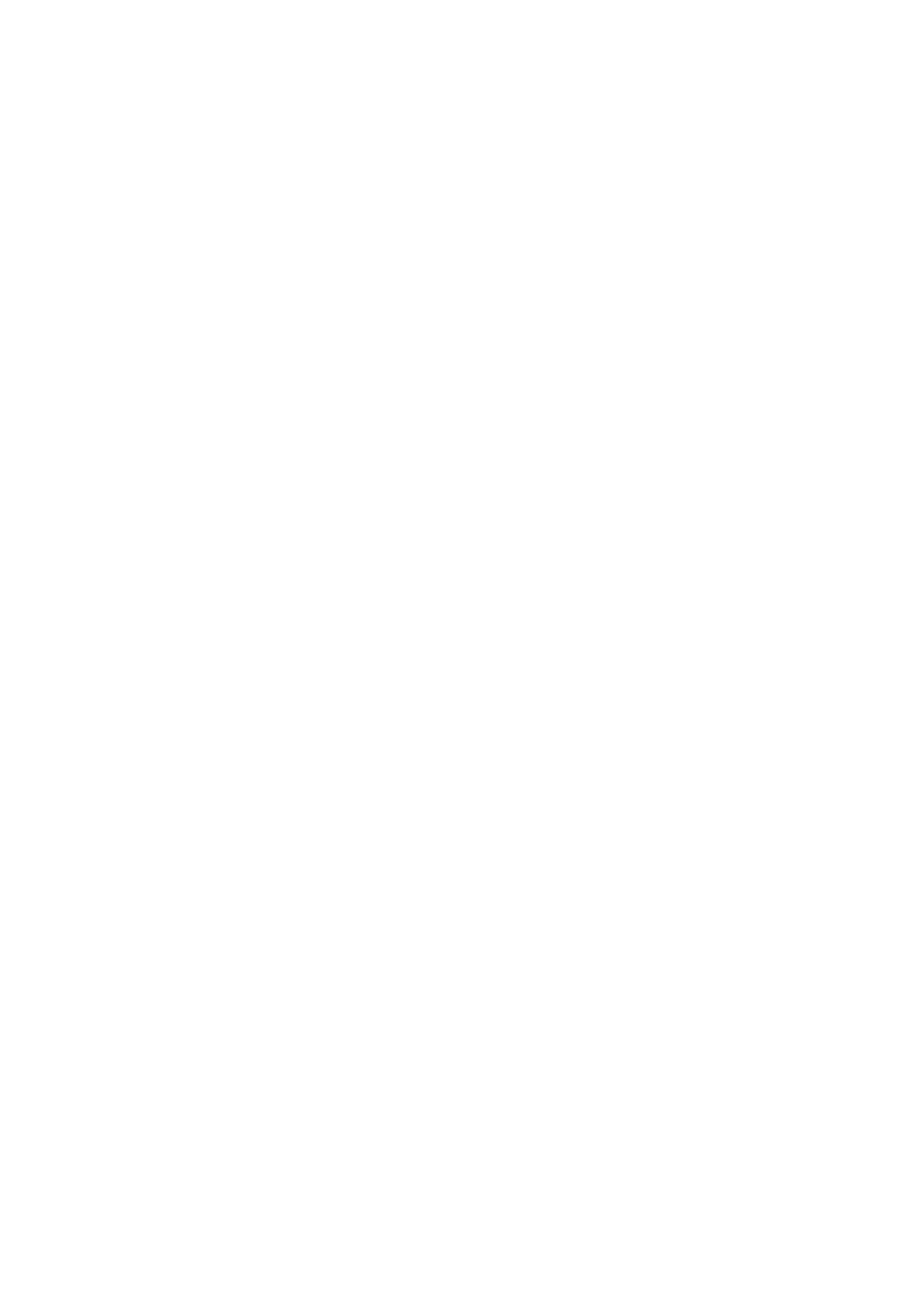# **PRESENTATIONSBLAD**

| <b>Utgivare</b>                                        | Utgivningsdatum                    |  |  |
|--------------------------------------------------------|------------------------------------|--|--|
| Social- och hälsovårdsministeriet                      | 31.8.2007                          |  |  |
| Författare (Uppgifter om organet: namn, ordförande,    | Typ av publikation                 |  |  |
| sekreterare)                                           | Verksamhetsberättelse              |  |  |
| Nämnden för internationella adoptionsärenden i Finland | <b>Uppdragsgivare</b>              |  |  |
| Ordförande:<br>Virpi Kölhi                             | Statsrådet                         |  |  |
| Kaarina Koskela<br>Sekreterare:                        | Projektnummer och datum för        |  |  |
| Statistik:<br>Vappu Kananen                            | tillsättandet av organet           |  |  |
|                                                        | SHM012:00/2005, tillsättningsdatum |  |  |
|                                                        | 28.4.2005                          |  |  |

### **Publikations titel**

Nämnden för internationella adoptionsärenden i Finland. Verksamhetsberättelse 2006

### **Referat**

Nämnden för internationella adoptionsärenden i Finland, som är underställd social- och hälsovårdsministeriet, fungerar som särskild sakkunnigmyndighet i internationella adoptionsärenden. Nämnden har grundats år 1985. Nämnden har sedan 1.7.1997 verkat som en central myndighet i internationella adoptionsärenden i enlighet med vad som avses i konventionen om skydd av barn och samarbete vid internationella adoptioner (Haagkonventionen).

Beviljande av tillstånd för internationell adoption är en av nämndens främsta uppgifter. Under senare år har intresset för internationella adoptioner ökar ännu mer. Under år 2005 handlade nämnden 275 tillståndsansökningar. År 2006 handlades 413 ansökningar. Antalet var större än någonsin tidigare. Antalet barn som anlände till Finland gick däremot ned från 308 barn till 218 barn. Den främsta orsaken till detta var de strängare adoptionsbestämmelserna i Kina. 140 barn adopterades från Kina år 2005 medan år 2006 endast 49 barn anlände från Kina. De flesta barn år 2006 kom från Ryssland, Kina, Thailand och Sydafrika.

Under år 2006 höll nämnden 31 möten. 11 av mötena hade full sammansättning och 20 inskränkt sammansättning.

Nämnden avger sakkunnigutlåtanden till bland annat domstolar. År 2006 gav nämnden fem sakkunnigutlåtanden till Helsingfors hovrätt. Nämnden godkänner också de finländska adoptionstjänstorganens utländska samarbetspartners. Under år 2006 godkände nämnden sju ansökningar från ett finländskt adoptionstjänstorgan om rätt att samarbeta med ett utländskt adoptionstjänstorgan.

### **Nyckelord**

| Adoption, adoptivbarn, adoptivföräldrar, verksamhetsberättelser                 |                                   |                          |  |  |  |  |  |  |
|---------------------------------------------------------------------------------|-----------------------------------|--------------------------|--|--|--|--|--|--|
|                                                                                 |                                   |                          |  |  |  |  |  |  |
| Verksamhetsberättelsen ges ut även på finska och svenska.<br>www.stm.fi/svenska |                                   |                          |  |  |  |  |  |  |
|                                                                                 | <b>ISSN</b>                       | <b>ISBN</b>              |  |  |  |  |  |  |
| Social- och hälsovårdsministeriets rapporter 2007:44                            | 1236-2115                         | 978-952-00-2427-7 (inh.) |  |  |  |  |  |  |
|                                                                                 |                                   | 978-952-00-2428-4 (PDF)  |  |  |  |  |  |  |
| Språk                                                                           | <b>Pris</b>                       | <b>Sekretessgrad</b>     |  |  |  |  |  |  |
| Engelska                                                                        | $10,80 \in$                       | Offentlig                |  |  |  |  |  |  |
|                                                                                 | Förlag                            |                          |  |  |  |  |  |  |
| Universitetstryckeriets bokförsäljning                                          | Social- och hälsovårdsministeriet |                          |  |  |  |  |  |  |
|                                                                                 |                                   |                          |  |  |  |  |  |  |
| www.yliopistopaino.fi/kirjamyynti                                               |                                   |                          |  |  |  |  |  |  |
|                                                                                 |                                   |                          |  |  |  |  |  |  |
| FI-00014 HELSINGFORS UNIVERSITET                                                |                                   |                          |  |  |  |  |  |  |
|                                                                                 |                                   |                          |  |  |  |  |  |  |
|                                                                                 |                                   |                          |  |  |  |  |  |  |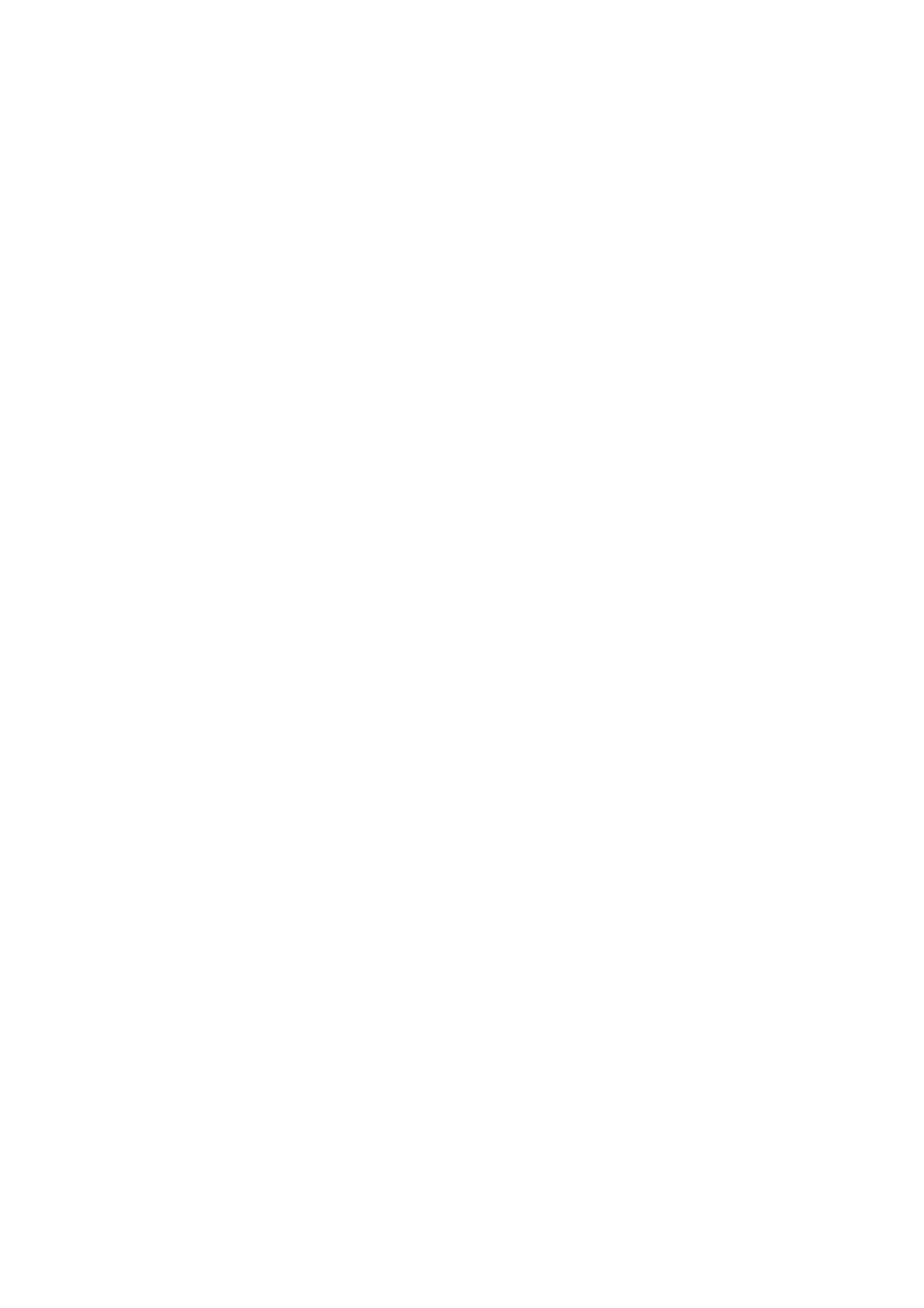# **TABLE OF CONTENTS**

| $1 \quad \blacksquare$ |  |
|------------------------|--|
|                        |  |
|                        |  |

# **Appendices:**

| Appendix 1. Statistical data on children arriving in Finland, on permission applications, |  |
|-------------------------------------------------------------------------------------------|--|
|                                                                                           |  |
|                                                                                           |  |
|                                                                                           |  |
| Appendix 4. Decree on the Finnish Board of Inter-Country Adoption Affairs (509/1997) 23   |  |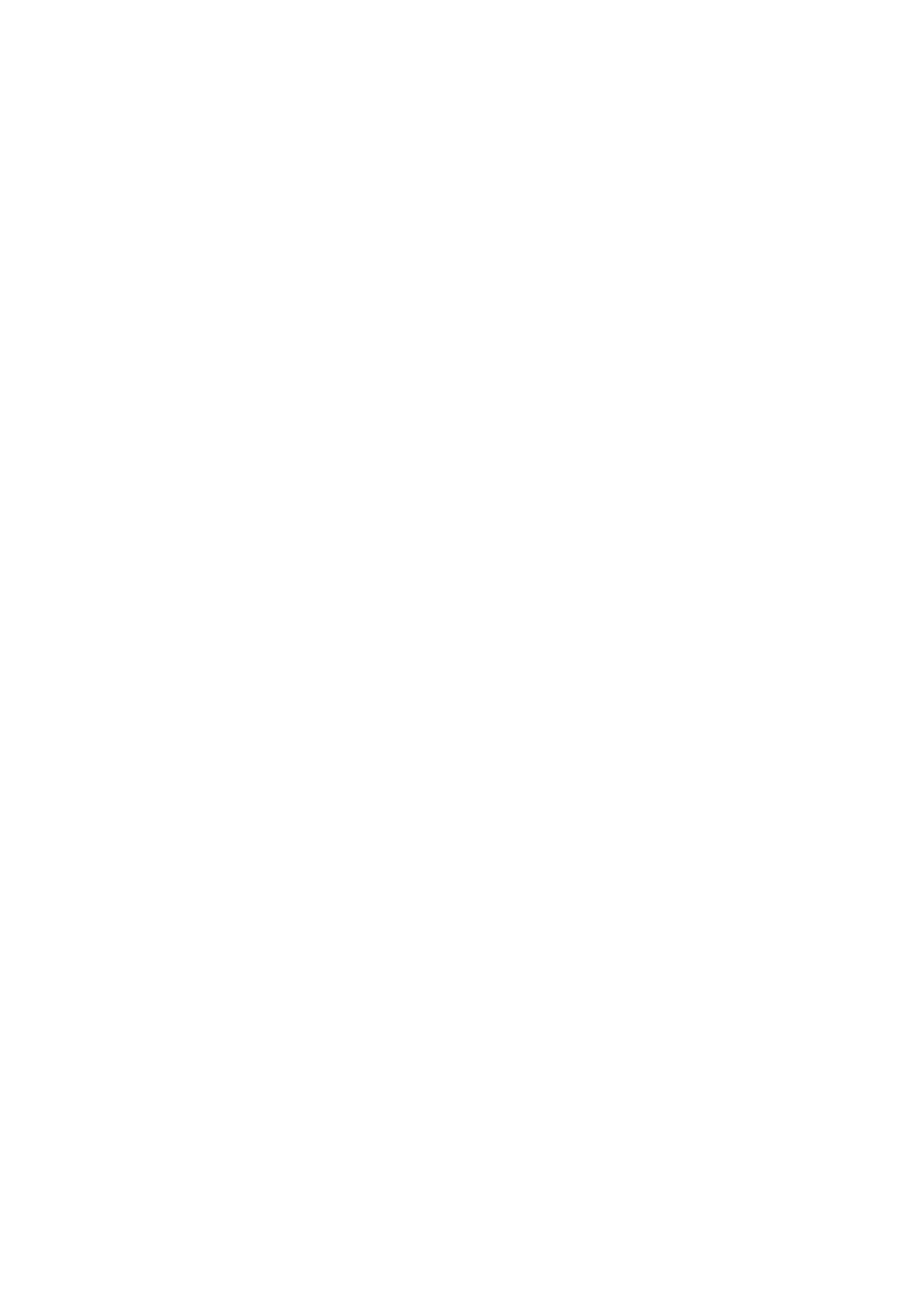# **1 General facts about inter-country adoption**

In Finland, the provisions regulating adoption and the relations between adoptive children and their parents are included in the Adoption Act (153/1985) and in the Adoption Decree (508/1997). Further provisions on inter-country adoption are contained in the Decree on the Finnish Board of Inter-Country Adoption Affairs (509/1997) and in the Convention on Protection of Children and Co-operation in Respect of Intercountry Adoption (the Hague Convention). Finland acceded to the Hague Convention in 1997.

The general planning, steering and supervision of the inter-country adoption service is the responsibility of the Ministry of Social Affairs and Health. The expert body in inter-country adoption matters is the Finnish Board of Inter-Country Adoption Affairs (the Finnish Adoption Board), which is subordinated to the Ministry of Social Affairs and Health. The Board is the central authority referred to in Article 6, paragraph 1, of the Hague Convention.

Practical tasks relating to inter-country child adoption are attended to by the inter-country adoption service providers. Finnish legislation on child adoption requires the use of a intercountry adoption service. The service providers, which have a licence granted by the Ministry of Social Affairs and Health to act as service providers for inter-country adoption, are the City of Helsinki Social Welfare Board, Interpedia and Save the Children Finland/Pelastakaa Lapset ry.

In 2006 there were 3,124 children in Finland who arrived via inter-country adoption. They were adopted under the terms of the Adoption Act, which entered into force in 1985. In some cases the adoption of children takes place in a foreign state, in accordance with that country's legislation, without permission granted by the Finnish Adoption Board. In such cases the Helsinki Court of Appeal can recognise the validity of the adoption in Finland. Most adoptive children have come to Finland from Russia, China, Thailand, Colombia and Ethiopia.

Foreign children have been adopted to Finland since the 1970s. In the 1980s less than hundred children arrived in Finland annually. In the beginning of the 1990s the number of children was still under one hundred, but since 1993 more than a hundred children have arrived in Finland annually and in several years the number has been nearly two hundred. The number of children arriving in Finland has continued to increase in the 2000s. In 2005, 308 children arrived in Finland via inter-country adoption. In 2006 the number of children decreased substantially. A total of 218 children arrived in 2006. The most significant factor to this decrease was the tighter adoption regulations in China. 140 children were adopted from China in 2005 while in 2006 only 49 children arrived from China. Although the number of adopted children in 2006 was less than in recent years in general, this does not signify decrease in the interest for international adoption. On the contrary, the interest for international adoption has notably increased both in Finland and elsewhere in the world. Indeed in 2006 the Finnish Adoption Board handled 413 applications for adoption. The number is higher than ever before.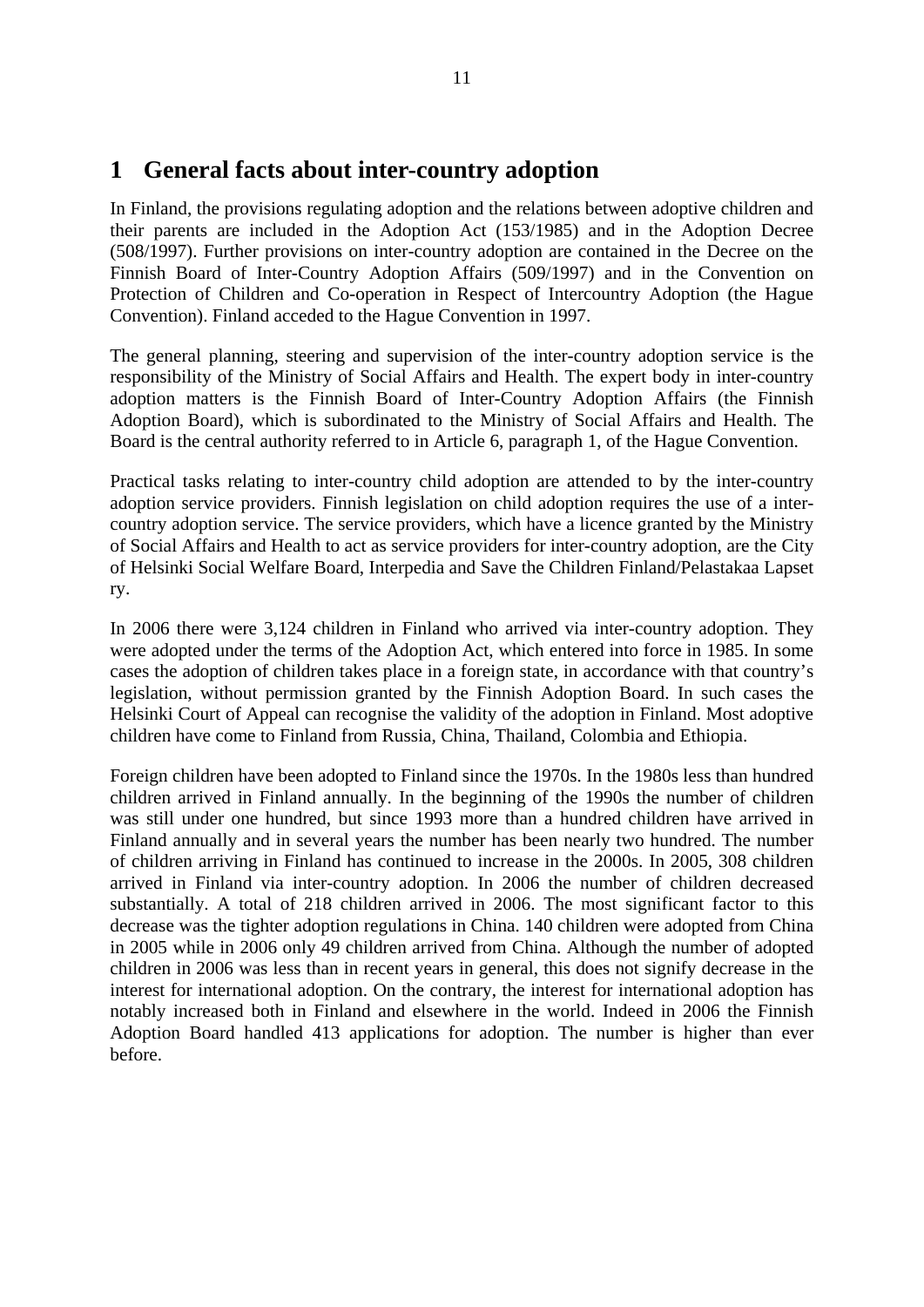# **2 Composition of the Finnish Adoption Board**

Provisions on the composition, appointment and tasks of the Finnish Adoption Board are laid down by Decree (509/1997). The Board has a chairperson, a vice-chairperson and the necessary number of other members. The last-mentioned members have a personal deputy each.

Representatives of the Ministry of Social Affairs and Health act as the chairperson and vicechairperson of the Board. Of the other members, at least one must represent the Ministry for Foreign Affairs, one the Ministry of Justice, one the Directorate of Immigration, one the expertise in municipal child welfare work and one expertise in social sector research and development, in addition to which one member is appointed by each licensed service provider. The Government appoints the Board for a five-year term. The Ministry of Social Affairs and Health appoints a secretary for the Board.

Composition of the Finnish Adoption Board in 2006:

| Chairperson                        | Ms Virpi Kölhi, Lawyer<br>Ministry of Social Affairs and Health                                                                                                                                                                                              |
|------------------------------------|--------------------------------------------------------------------------------------------------------------------------------------------------------------------------------------------------------------------------------------------------------------|
| Vice-chairperson                   | Mr Kari Ilmonen, Ministerial Adviser<br>Ministry of Social Affairs and Health                                                                                                                                                                                |
| <b>Members</b><br>(Deputy members) | Ms Désirée Söderlund, Special Expert<br>(Mr Tuomo Antila, Legislative Counsellor<br>From 9 November 2006, Ms Kirsti Kurki-Suonio, Special Expert)<br>Ministry of Justice                                                                                     |
|                                    | Ms Hanna Rantala, Lawyer<br>From 9 November 2006, Ms Tiina Nurmimäki, Lawyer<br>(Ms Minna-Kaisa Liukko, Lawyer)<br><b>Ministry for Foreign Affairs</b>                                                                                                       |
|                                    | Ms Marja Pajukoski, Lawyer<br>National Research and Development Centre for Welfare and Health<br>(Mr Esa Eriksson, Development Chief<br>National Research and Development Centre for Welfare and Health)<br>Social sector research and development expertise |
|                                    | Mr Tapani Unkila, Chief Social Welfare Worker<br>City of Tampere<br>(Mr Olli-Pekka Alapiessa, Director of Social Work<br>City of Vantaa)<br>Municipal child welfare work expertise                                                                           |
|                                    | Mr Jarmo Tiukkanen, Senior Officer<br>(Ms Arja Kallakivi, Head of Unit)<br>Directorate of Immigration                                                                                                                                                        |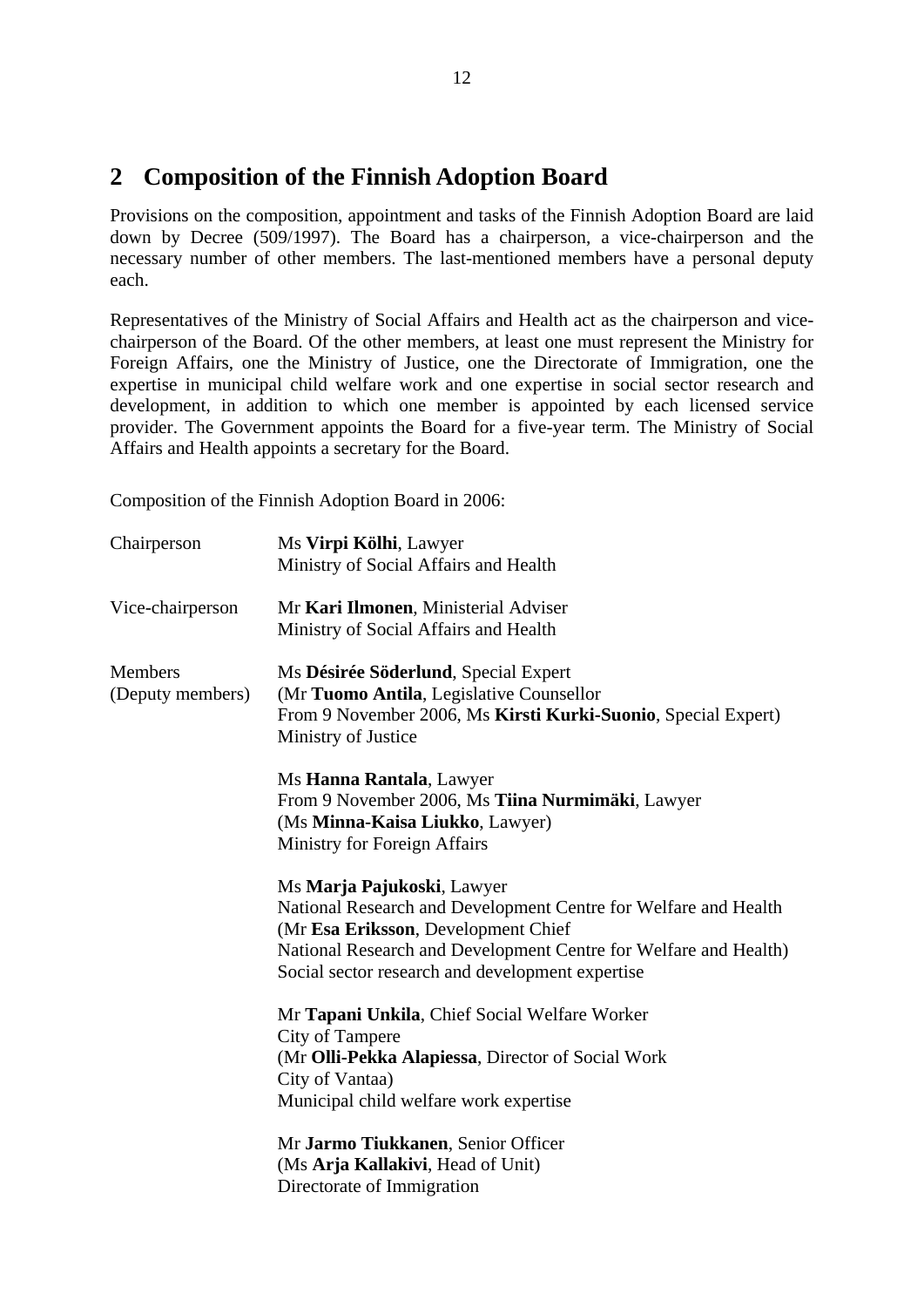Mr **Risto Pomoell**, Ministerial Counsellor, Health/Medical Affairs (Mr **Sakari Lankinen**, Ministerial Counsellor, Health/Medical Affairs) Ministry of Social Affairs and Health

Mr **Jari Meklin,** Adoption Co-ordinator From 12 January 2006, Ms **Aulikki Haimi-Kaikkonen**, acting Chief Social Welfare Worker (Ms **Aulikki Haimi-Kaikkonen**, acting Chief Social Welfare Worker From 12 January 2006, Ms **Raija Panttila**, Chief Social Welfare Worker) City of Helsinki Social Welfare Board

Ms **Tuula Kumpumäki**, Chief of Inter-Country Adoption Service (Ms **Marja Miikkulainen**, Development Chief) Save the Children/Pelastakaa Lapset ry

Ms **Tarja Monto**, Executive Director From 9 November 2006, Ms **Anja Ojuva**, Chief of Adoption Service (Ms **Anja Ojuva**, Chief of Adoption Service From 9 November 2006, Ms **Eija Kiiskinen**, Adoption Officer) Interpedia

Ms **Kaarina Koskela**, Senior Officer, has acted the secretary for the Board in 2006.

# **3 Activities of the Finnish Adoption Board**

According to the Decree on the Finnish Board of Inter-Country Adoption Affairs (509/1997), the tasks of the Finnish Adoption Board are as follows:

- − to grant families the permission for inter-country child adoption;
- − to approve the foreign co-operation partners (foreign service providers) of Finnish service providers;
- − to maintain a file on the adoption legislation of foreign states;
- − to issue expert opinions;
- − to make initiatives on the development of inter-country child adoption activity;
- − to monitor international development in inter-country adoption affairs;
- − to monitor the way in which the Hague Convention is complied with in Finland and, if necessary, to set about measures to produce conformity with it;
- − to cooperate with the central authorities of states parties to the Hague Convention in order to achieve the objectives of the Convention and to exchange information referred to in the Convention;
- − to attend to the tasks of the central authority under the Hague Convention which have not been assigned to another body by a law, decree or decision of the Ministry of Social Affairs and Health.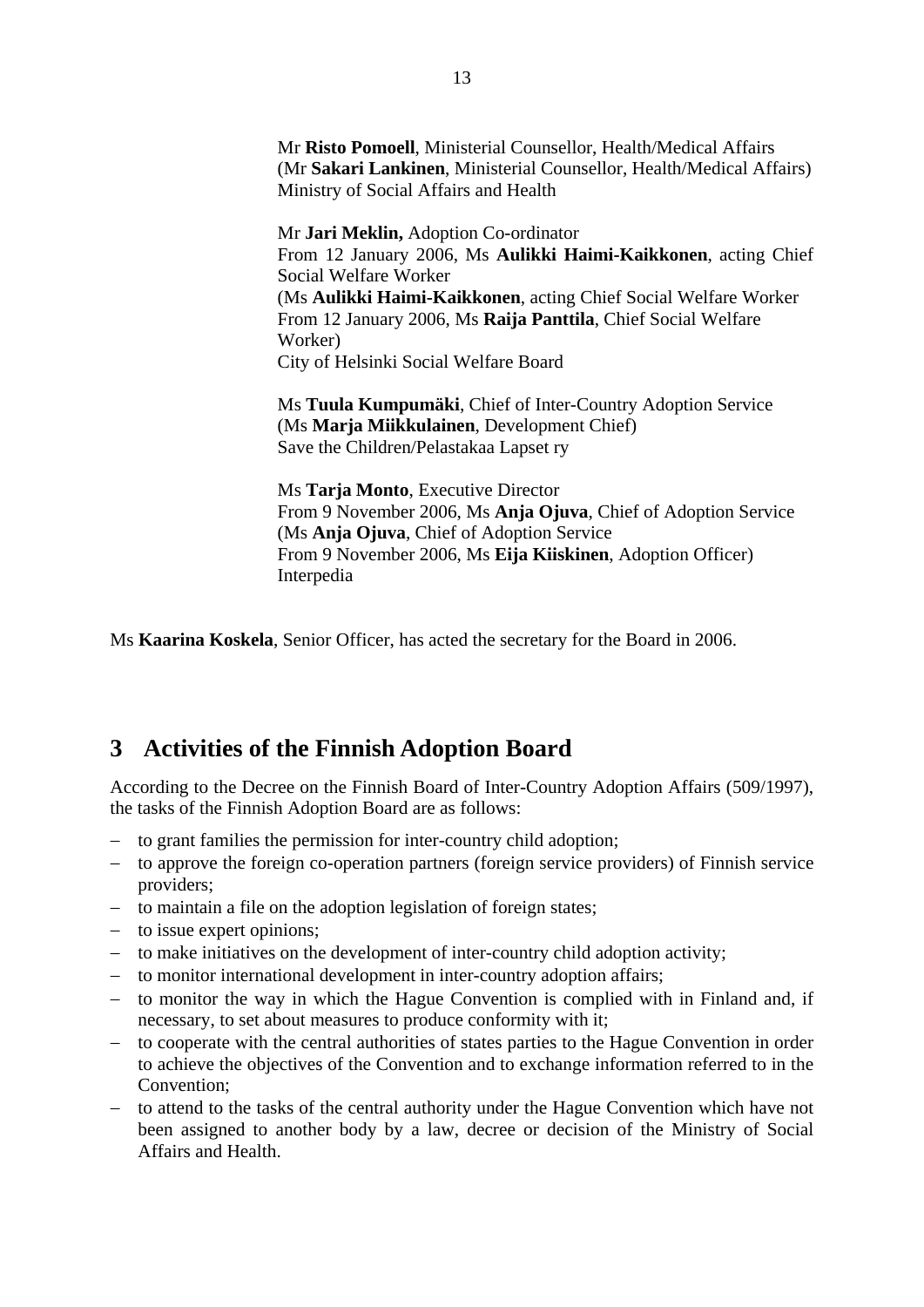Since 1 July 1997, the Finnish Adoption Board has been the central authority meant in the Hague Convention. Among the co-operation states of Finnish service providers, the Convention has been ratified by South Africa, the Philippines, India, China, Colombia, Poland, Thailand and Estonia. A list of the states, which have acceded to the Hague Convention, is attached (Appendix 3).

The Adoption Board had 31 meetings in 2006. 11 of them were meetings of the full composition and the remaining 20 were meetings of the limited composition. The limited composition includes, in addition to the chairperson, the member representing expertise in social sector research and development and the member representing expertise in municipal child welfare work. The competence of the limited composition includes dealing with the permissions to be granted for inter-country adoption.

Granting permissions for inter-country adoption is one of the most significant tasks of the Board. In 2006 the Board handled 413 permission applications. Two permission applications were withdrawn. 36 supplemental reports regarding the applications were requested. Nine actual applications were rejected during the year of operation.

The permission applications are forwarded to the Finnish Adoption Board through service providers. In regard to 181 applications the service provider was Save the Children Finland, in 178 applications Interpedia and in 54 applications the City of Helsinki Social Welfare Board. During the year, two notifications of change of service provider were made to the Board.

The Board made its decision on 171 applications within one month from their receipt. The processing of 95 applications took more than one month but less than two months. The processing of 115 applications and the decision-making concerning them took more than two months but less than three months and 32 applications more than three months. The processing was prolonged, inter alia, by the requested supplemental reports.

During the past year the Board received reports of altogether 218 arrivals of adoptive children in Finland. A total of 50 children arrived in Finland from Russia. 49 children were adopted from China. After Russia and China, next most children came from Thailand (37), South Africa (22), and the Philippines (21). More detailed statistical data on the children arriving in Finland and on the permission applications are attached (Appendix 1).

The Finnish Adoption Board gave five expert opinions to the Helsinki Court of Appeal for the recognition of adoption that had taken place in a foreign state.

During the year 2006, the Board dealt with and accepted seven Finnish service providers' applications for co-operation with foreign service providers. All of the applications concerned license to continue the already existing co-operation. No new contacts were established. A list of the foreign co-operation partners of the Finnish service providers is enclosed (Appendix 2).

The Secretary of the Board Kaarina Koskela took part in seminar on adoption affairs in Florence, Italy in January 2006. The seminar organiser, ChildONEurope, is a unit established under, L'Europe de l'Enfance, an unofficial group of the European Union family policy officials**,** reporting on and examining the implementation of the UN Convention on the Rights of the Child. In 2004–2005 the network carried out a lot of adoption-related surveys and even Finland took part in these by responding to the network's inquiries. The January 2006 seminar focused on post-adoption services.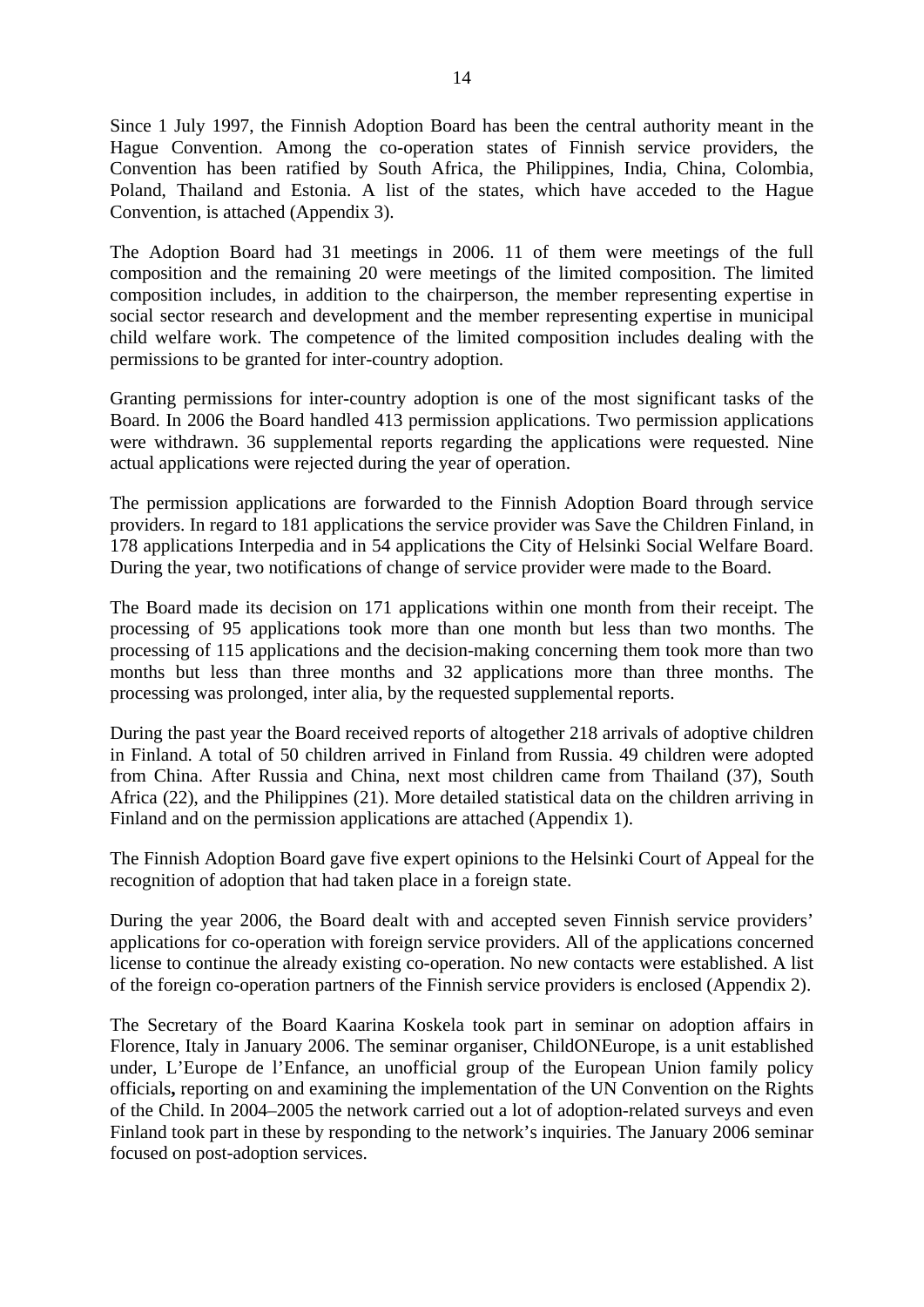Tapani Unkila attended as the Finnish Adoption Board representative a panel discussion on adoptions organised in connection with PRIDE Training by the Western Finland regional office of Save the Children. The event was held in Tampere on 30 March 2006.

On 7 April 2006, Chairperson Virpi Kölhi and Secretary Kaarina Koskela together with Marika Elmeranta from Interpedia met with Katinka Pieterse and Marita Ferreira from Interpedia's South African co-operation contact Abba Adoption.

A delegation from the Chinese central authority, China Center of Adoption Affairs (CCAA), visited the Finnish Adoption Board on 23 May 2006. Finland was represented in the meeting by Virpi Kölhi, Chairperson of the Board, Kaarina Koskela, Secretary of the Board, Tuula Kumpumäki, Chief of Inter-Country Adoption Service at Save the Children Finland, and Anja Ojuva, Chief of Adoption Service at Interpedia. The key issue discussed in the meeting was the Chinese accession to the Hague Convention.

In May 2006 also Pia Eriksson, research social worker, visited the Board along with the steering group of her research. Eriksson presented her research on adoption counselling. In addition to Eriksson, Sanna Mäkipää, a member of the steering group, described her own research and articles. In the meeting the Finnish Adoption Board was represented by the Chairperson, the Secretary, and Lawyer Marja Pajukoski.

In 2006 it was Iceland's turn to arrange the meeting of Nordic adoption authorities. The meeting took place in Reykjavik on 21 June 2006. The meeting was attended by delegations from all the Nordic Countries. Among the topics of the meeting were the Chinese accession to the Hague Convention and pre-adoption training courses that are compulsory for example in Denmark.

On 1 September 2006 the Board Chairperson and Secretary attended a training event for social workers by providing a presentation of issues that are important for the Board's duties regarding the provision of adoption counselling and the adoption process in general.

Chairperson Virpi Kölhi and Secretary Kaarina Koskela attended the annual working meeting of European central authorities in Basel, Switzerland on 5–7 October 2006. In the meeting for example issues relating to the age of the adoption applicants were discussed and experiences concerning co-operation in adoption affairs with different countries were exchanged. A specific concern expressed in the meeting was the so-called independent adoptions. In 2007 the meeting will take place in Vilnius, Lithuania.

Anja Ojuva represented the Board in a training event on adoption counselling that took place in Uusikaupunki on 27 November 2006.

The Secretary of the Board participated in meetings of the adoption network during the year 2006.

The Board's Internet pages are found at www.stm.fi under the heading of Neuvottelukunnat. The pages give information about the Board, service providers and inter-country adoption in general and the Board's meeting schedule.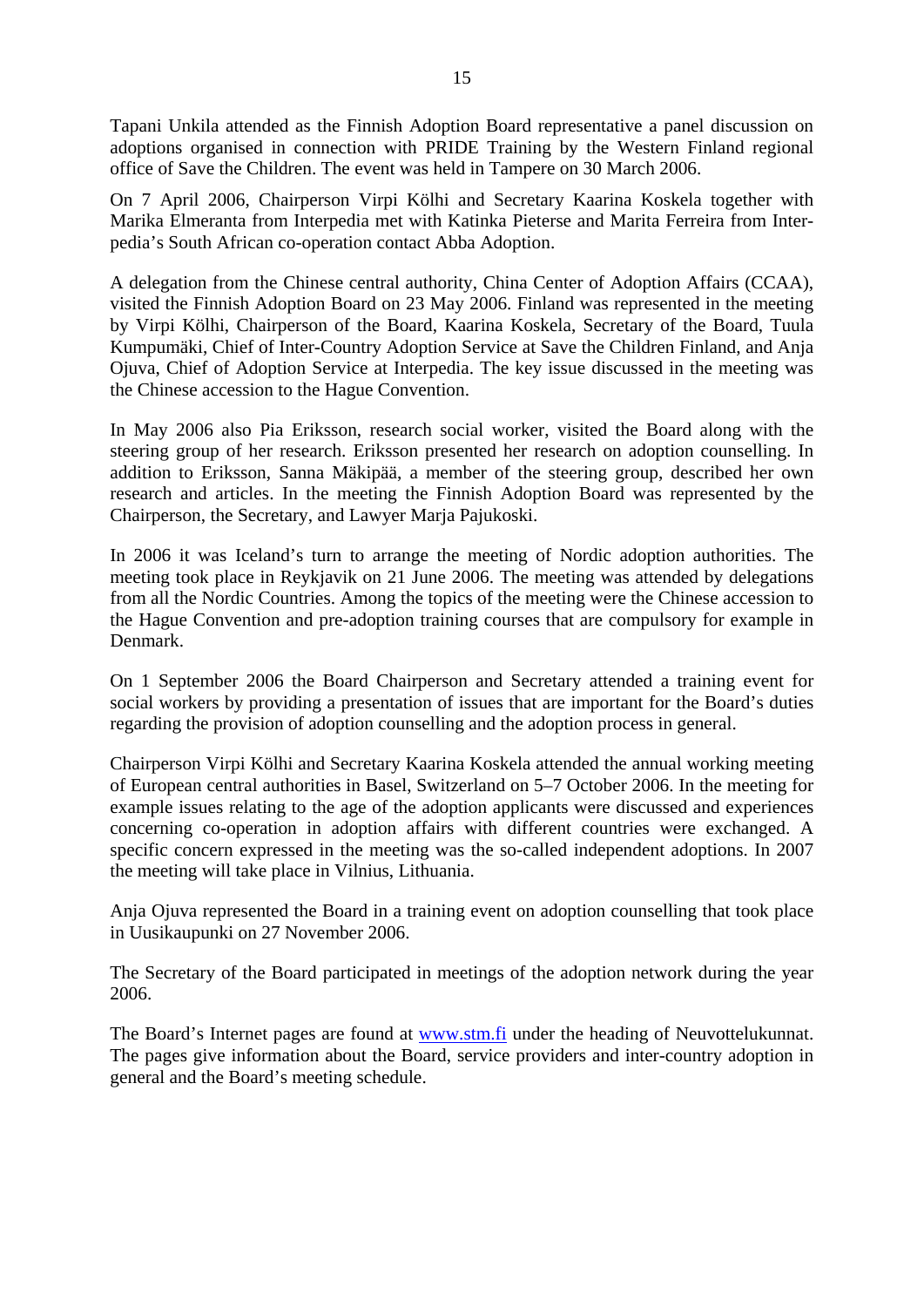### **STATISTICAL DATA ON CHILDREN ARRIVING IN FINLAND IN 2006**

| <b>Country</b> | Save the Children |            |              | Interpedia |            |              | <b>City of Helsinki SWB</b> |            |              | <b>Children</b> |
|----------------|-------------------|------------|--------------|------------|------------|--------------|-----------------------------|------------|--------------|-----------------|
|                | Girl              | <b>Boy</b> | <b>Total</b> | Girl       | <b>Boy</b> | <b>Total</b> | Girl                        | <b>Boy</b> | <b>Total</b> | in total        |
| South Africa   |                   |            |              | 5          | 6          | 11           | 4                           |            | 11           | 22              |
| Ethiopia       |                   |            |              |            | 8          | 15           |                             |            |              | 15              |
| Philippines    | 8                 | 13         | 21           |            |            |              |                             |            |              | 21              |
| India          |                   |            |              |            | 4          | 4            |                             |            |              | 4               |
| China          | 21                | 2          | 23           | 22         | 4          | 26           |                             |            |              | 49              |
| Colombia       |                   |            |              | 5          |            | 12           | 3                           | 3          | 6            | 18              |
| Thailand       | $\overline{3}$    |            | 4            | 5          | 14         | 19           | 5                           | 9          | 14           | 37              |
| Russia         | 16                | 34         | 50           |            |            |              |                             |            |              | 50              |
| Estonia        |                   |            |              |            |            |              |                             |            | $\mathbf{2}$ | 2               |
| <b>Total</b>   | 48                | 50         | 98           | 44         | 43         | 87           | 13                          | 20         | 33           | 218             |

# **Number of children, country of origin, sex, service provider**

# **Children's age, sex, service provider**

| Age          | <b>Save the Children</b> |            |       | Interpedia |            |              | <b>City of Helsinki SWB</b> |            |              | <b>Children</b> |
|--------------|--------------------------|------------|-------|------------|------------|--------------|-----------------------------|------------|--------------|-----------------|
|              | Girl                     | <b>Boy</b> | Total | Girl       | <b>Boy</b> | <b>Total</b> | Girl                        | <b>Boy</b> | <b>Total</b> | in total        |
| Under 1 year | 3                        |            | 4     | 15         | 18         | 33           | 5                           | 6          | 11           | 48              |
| 1 year       | 26                       | 11         | 37    | 20         | 15         | 35           |                             | 6          | 6            | 78              |
| 2 years      | 3 <sub>l</sub>           | 14         | 17    | 4          |            | 11           |                             | 4          | 8            | 36              |
| 3 years      | 5                        | 10         | 15    |            |            |              |                             |            |              | 17              |
| 4 years      | 2                        |            | 9     | 2          |            | 3            |                             |            |              | 12              |
| 5 years      | 3                        |            | 4     |            |            | 2            | 3                           |            | 4            | 10              |
| 6 years      | 2                        | 4          | 6     |            |            |              |                             |            |              |                 |
| 7 years      | 4                        |            | 5     |            |            |              |                             |            |              |                 |
| 8-13 years   |                          |            |       |            |            |              |                             |            |              | 3               |
| <b>Total</b> | 48                       | 50         | 98    | 44         | 43         | 87           | 13                          | 20         | 33           | 218             |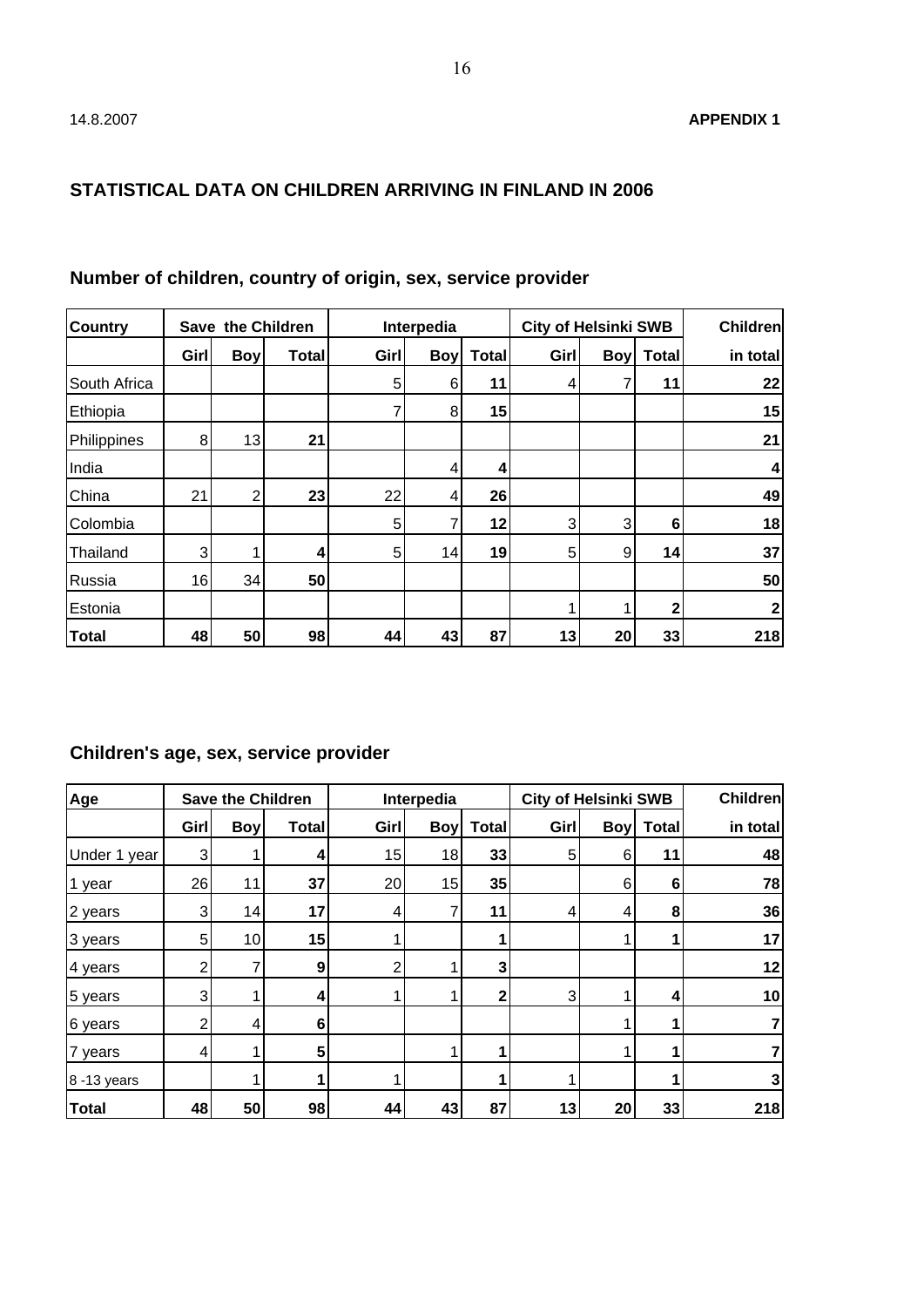| Year of<br>birth | <b>South</b><br>Africa |                | Ethiopia Philippines India |   | $\overline{\text{China}}$ | Colombia       | <b>Thailand</b>  | Russia         | Estonia      | <b>Total</b>     |
|------------------|------------------------|----------------|----------------------------|---|---------------------------|----------------|------------------|----------------|--------------|------------------|
| 2006             | 8                      | $\overline{3}$ | 1                          |   |                           | 4              |                  |                |              | 17               |
| 2005             | 9                      | 5              | 7                          |   | 23                        | 8              | 12               | $\overline{c}$ |              | 66               |
| 2004             | 3                      | 4              | 7                          | 3 | 20                        | 1              | 17               | 11             |              | 66               |
| 2003             |                        |                | 3                          | 1 | $\overline{2}$            | 1              | 4                | 11             |              | 22               |
| 2002             |                        | 1              | $\overline{c}$             |   | $\overline{2}$            |                | $\boldsymbol{2}$ | 9              |              | 16               |
| 2001             | 1                      | 1              |                            |   | 1                         | $\overline{2}$ | 1                | 6              | 1            | 13               |
| 2000             |                        |                | 1                          |   |                           | 1              |                  | 1              |              | $\mathbf 3$      |
| 1999             | 1                      |                |                            |   |                           | 1              |                  |                |              | $\boldsymbol{9}$ |
| 1998             |                        | 1              |                            |   |                           |                |                  | $\overline{c}$ |              | $\mathbf 3$      |
| 1997             |                        |                |                            |   | 1                         |                |                  |                |              | 1                |
| 1996             |                        |                |                            |   |                           |                |                  | 1              |              | 1                |
| 1995             |                        |                |                            |   |                           |                |                  |                |              |                  |
| 1994             |                        |                |                            |   |                           |                |                  |                |              |                  |
| 1993             |                        |                |                            |   |                           |                |                  |                |              | 1                |
| <b>Total</b>     | 22                     | 15             | 21                         | 4 | 49                        | 18             | 37               | 50             | $\mathbf{2}$ | 218              |

# **Children's year of birth and country of origin**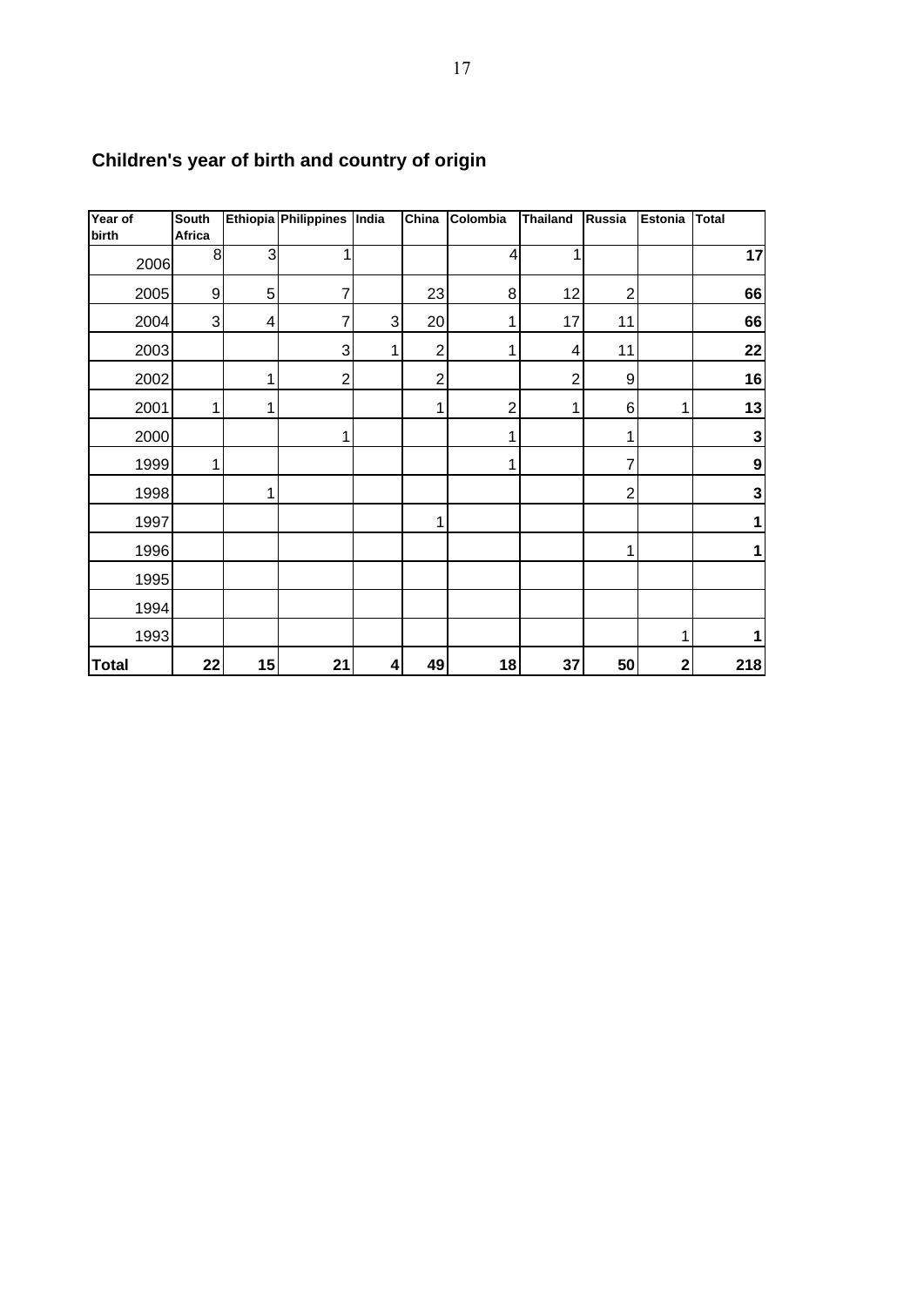### **PROCESSING OF APPLICATIONS IN THE BOARD IN 2006**

### **Decisions**

| <b>Contents</b>                            | number |
|--------------------------------------------|--------|
| Permission granted for one child           | 169    |
| Permission granted for 1 child or siblings | 16     |
| The child was born before the year x       | 33     |
| The child was born after the year x        | 102    |
| The child was born in xx - xx              | 18     |
| Validity of a permission extended          | 54     |
| Permission refused                         | 9      |
| Other                                      | 12     |
| Total                                      |        |

# **Cancelled applications**

|                                          | <b>Inumber</b> |
|------------------------------------------|----------------|
| Permission applications                  |                |
| Applications for extension of permission |                |
| <b>Total</b>                             |                |

### **Processing time in the Board**

| <b>Time</b>                | Inumber          |
|----------------------------|------------------|
| Under one month            |                  |
| 11 month - under 2 months  | 95               |
| 12 months - under 3 months | .15 <sup>2</sup> |
| 3 months or longer         | 32 <sub>1</sub>  |
| <b>Total</b>               | 413              |

**36 supplemental reports were requested.**

### **Service provider in the decisions**

| Service provider                      | Inumber |
|---------------------------------------|---------|
| Save the Children                     |         |
| Interpedia                            | 178     |
| City of Helsinki Social Welfare Board | 54      |
| <b>Total</b>                          | 413     |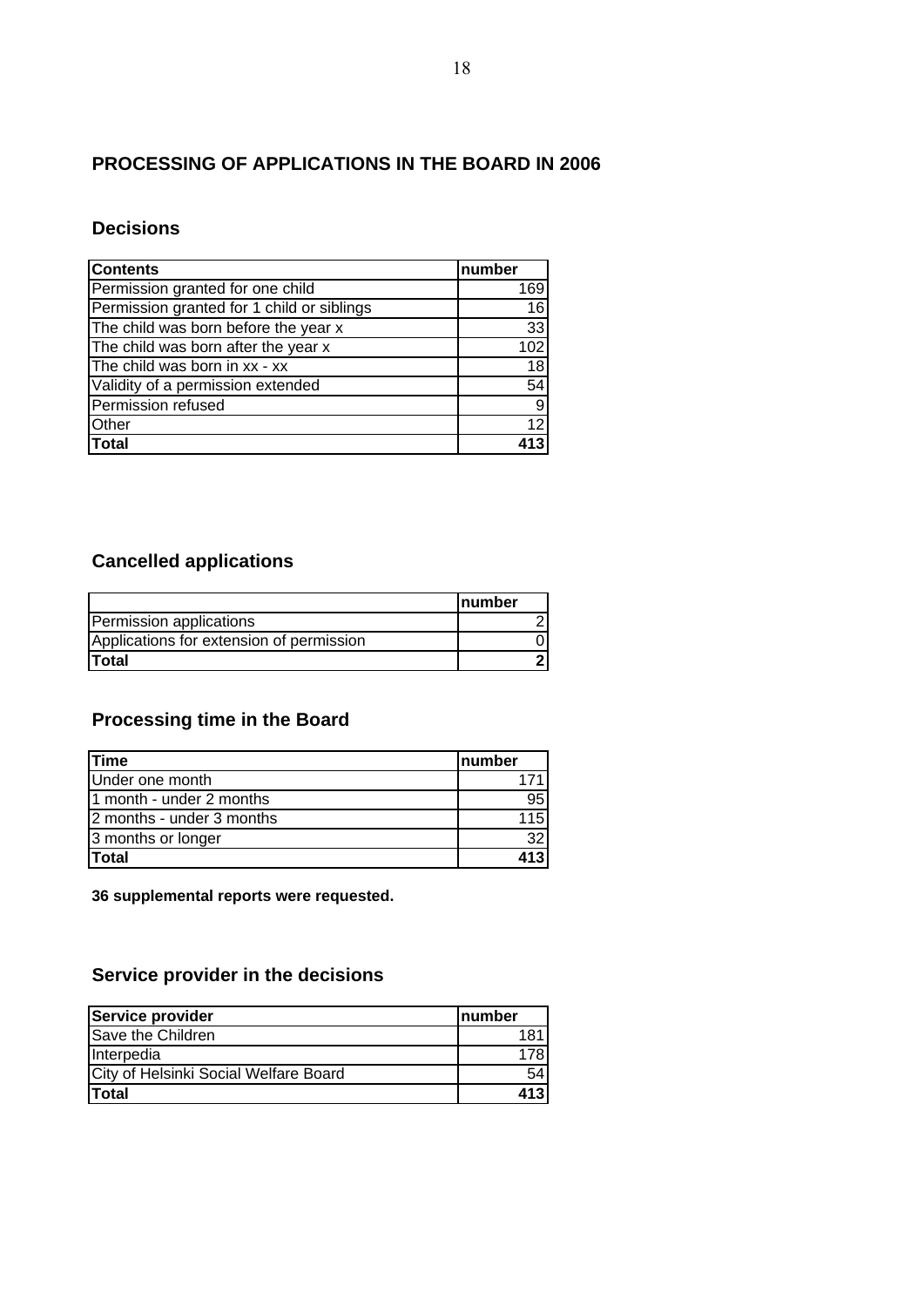### **STATISTICAL DATA ON APPLICANTS IN 2006**

*The statistical data on applicants does not include applicants whose permission has been extended.*

### **Age of applicants**

| Age       | Number Number |          |
|-----------|---------------|----------|
|           | of men        | of women |
| $25 - 29$ | 5             | 13       |
| $30 - 34$ | 62            | 73       |
| $35 - 39$ | 117           | 124      |
| $40 - 44$ | 93            | 106      |
| $45 - 49$ | 30            | 35       |
| 50        | 10            | 8        |
| Total     | 317           | 359      |

### **Sole applicants**

| Women  |  |
|--------|--|
| IMen   |  |
| lTotal |  |

# **Applicant families with no children and families with children**

| No. of children    | <b>None</b> | <b>Biological</b> | <b>Adopted</b> | <b>Both</b> | <b>Foster home Total</b> |            |
|--------------------|-------------|-------------------|----------------|-------------|--------------------------|------------|
| No children        | 196         |                   |                |             |                          | <b>196</b> |
| 1 child            |             | 39                |                |             |                          | 117        |
| 2 children         |             | 16                | 1 ຕ            |             |                          | 35         |
| 3 children         |             |                   |                |             |                          | 9          |
| 4 or more children |             |                   |                |             |                          |            |
| <b>Total</b>       | 196         |                   | 86             |             |                          | 359        |

# **Residence of applicant families by province**

| <b>Province</b>        | <b>Families</b> |
|------------------------|-----------------|
| Southern Finland       | 173             |
| <b>Western Finland</b> | 134             |
| <b>Eastern Finland</b> | 25              |
| <b>Oulu</b>            | 22              |
| Lapland                | 3               |
| Åland Islands          | 2               |
| <b>Total</b>           |                 |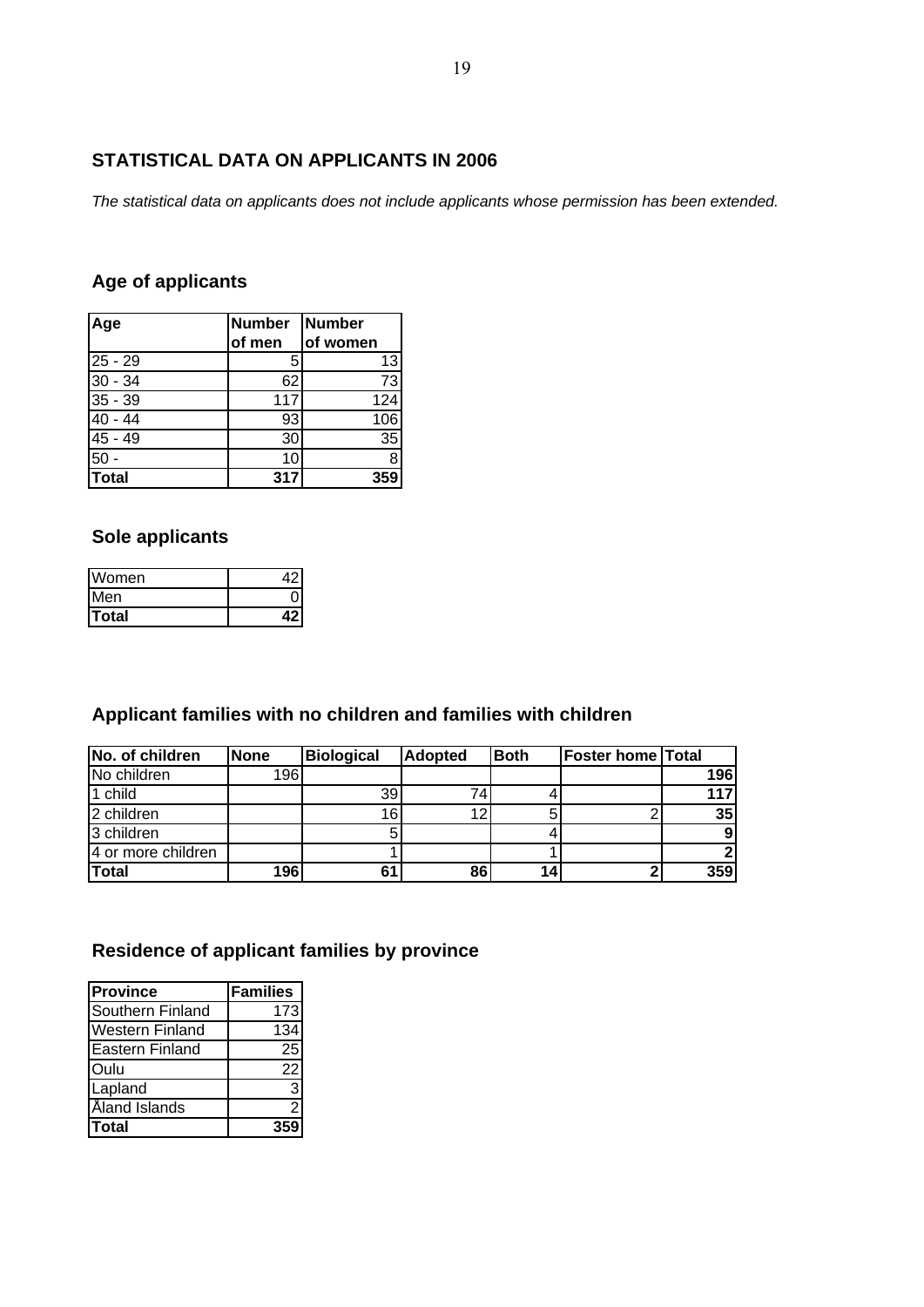# **FOREIGN CO-OPERATION PARTNERS OF THE FINNISH SERVICE PROVIDERS**

**Foreign service providers which have been approved by the Finnish Adoption Board and the last day of approval**

### **Save the Children Finland**

| China       | China Center of Adoption Affairs, 5 September 2011                                                  |
|-------------|-----------------------------------------------------------------------------------------------------|
| Philippines | Inter-Country Adoption Board, 9 May 2011                                                            |
| Poland      | Public Adoption and Care Center in Warsaw, 31 March 2006                                            |
|             | Children Friends Company – National Adoption – Welfare<br>Center, 14 March 2006                     |
|             | Catholic Adoption – Welfare Centre, 14 March 2006                                                   |
| Russia      | City of St Petersburg Committee on Education, 5 September<br>2011                                   |
|             | Leningrad Area Committee on Education, 20 April 2008                                                |
|             | Republic of Karelia, Ministry of Education, 3 June 2009                                             |
|             | Administrative district of Tcheljabinsk, Educational and<br>Science Administration 11 November 2008 |
| Thailand    | The Department of Social Development and Welfare,<br>15 December 2009                               |
|             | Holt Sahathai Foundation, 9 May 2011                                                                |

### **City of Helsinki Social Welfare Board**

| Colombia     | Instituto Colombiano de Bienestar Familiar, 15 May 2010 |
|--------------|---------------------------------------------------------|
|              | Casa de Maria y el Niño, 15 May 2010                    |
|              | La Casita de Nicolás, 4 December 2011                   |
| Estonia      | Ministry of Social Welfare of Estonia, 6 June 2012      |
| South Africa | Johannesburg Child Welfare Society, 31 October 2010     |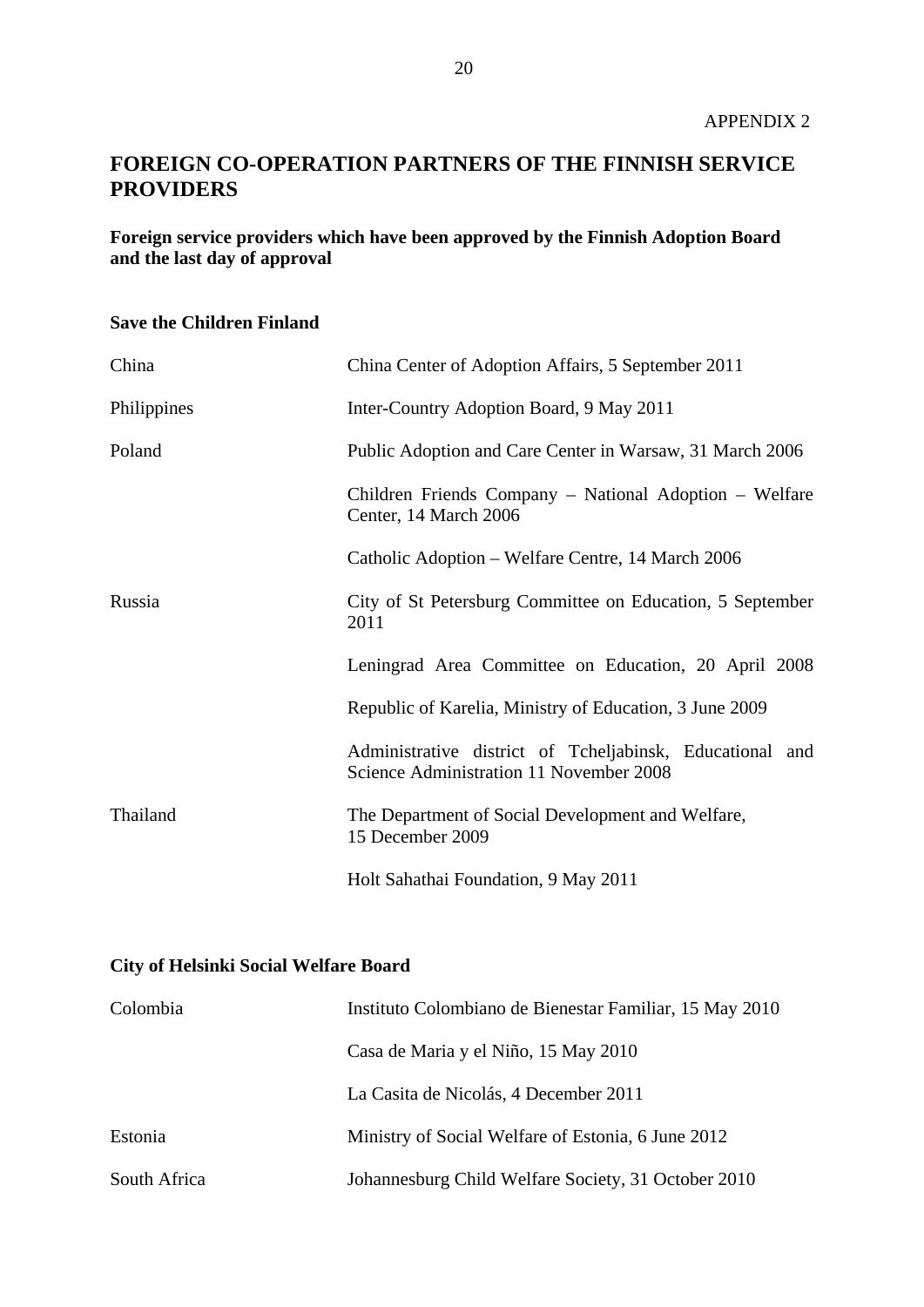| Thailand     | The Department of Social Development and Welfare, 5<br>September 2011                     |  |
|--------------|-------------------------------------------------------------------------------------------|--|
|              | Thai Red Cross Children Home, 5 September 2011                                            |  |
| Interpedia   |                                                                                           |  |
| Ethiopia     | Children, Youth and Family Affairs Department,<br>21 August 2010                          |  |
| China        | China Center of Adoption Affairs, 15 June 2012                                            |  |
| Colombia     | Los Chiquitines, 10 February 2012                                                         |  |
|              | Fundación "Los Pisingos", 15 December 2009                                                |  |
|              | Instituto Colombiano de Bienestar Familiar,<br>15 December 2009                           |  |
| India        | Families for Children (FFC), 18 April 2010                                                |  |
|              | Delhi Council for Child Welfare, 12 October 2009                                          |  |
| South Africa | <b>Apostolic Faith Mission Executive Welfare</b><br>Council/Abba Adoptions, 21 April 2012 |  |
| Thailand     | Friends For All Children Foundation, 15 December 2009                                     |  |
|              | The Department of Social Development and<br>Welfare, 15 December 2009                     |  |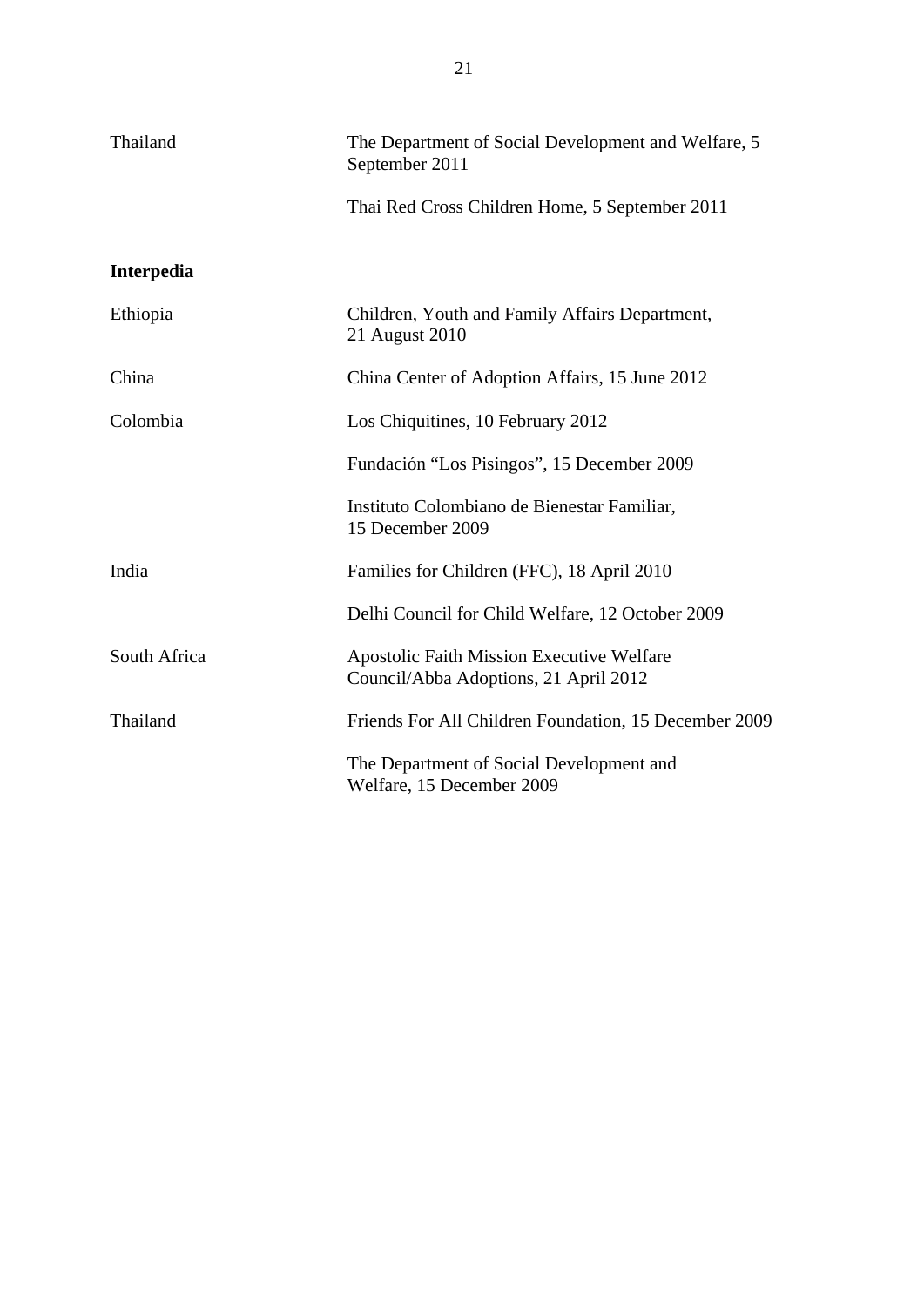# **THE HAGUE CONVENTION CONTRACTING STATES 8 AUGUST 2007**

### **The following states have ratified the Convention / acceded to the Convention. The date is the date when the Convention has entered into force. A total of 73 contracting states by 8 August 2007.**

| Albania             | 1 January 2001   | Italy                 | 1 May 2000       |
|---------------------|------------------|-----------------------|------------------|
| Andorra             | 1 May 1997       | Kenya                 | 1 June 2007      |
| Australia           | 1 December 1998  | Latvia                | 1 December 2002  |
| Austria             | 1 September 1999 | Lithuania             | 1 August 1998    |
| Azerbaijan          | 1 October 2004   | Luxembourg            | 1 November 2002  |
| <b>Belarus</b>      | 1 November 2003  | Madagascar            | 1 September 2004 |
| Belgium             | 1 September 2005 | Mali                  | 1 September 2006 |
| <b>Belize</b>       | 1 April 2006     | Malta                 | 1 February 2005  |
| <b>Bolivia</b>      | 1 July 2002      | Mauritius             | 1 January 1999   |
| <b>Brazil</b>       | 1 July 1999      | Mexico                | 1 May 1995       |
| Bulgaria            | 1 September 2002 | Moldova               | 1 August 1998    |
| <b>Burkina Faso</b> | 1 May 1996       | Monaco                | 1 October 1999   |
| Burundi             | 1 February 1999  | Mongolia              | 1 August 2000    |
| Cambodia            | 1 August 2007    | Netherlands           | 1 October1998    |
| Canada              | 1 April 1997     | New Zeeland           | 1 January 1999   |
| Chile               | 1 November 1999  | Norway                | 1 January 1998   |
| China               | 1 January 2006   | Panama                | 1 January 2000   |
| Colombia            | 1 November 1998  | Paraguay              | 1 September 1998 |
| Costa Rica          | 1 February 1996  | Peru                  | 1 January 1996   |
| Cuba                | 1 June 2007      | Philippines           | 1 November 1996  |
| Cyprus              | 1 June 1995      | Poland                | 1 October 1995   |
| Czech Republic      | 1 June 2000      | Portugal              | 1 July 2004      |
| Denmark             | 1 November 1997  | Romania               | 1 May 1995       |
| Dominican Republic  | 1 March 2007     | San Marino            | 1 February 2005  |
| Ecuador             | 1 January 1996   | Slovakia              | 1 October 2001   |
| El Salvador         | 1 March 1999     | Slovenia              | 1 May 2002       |
| Estonia             | 1 June 2002      | South Africa          | 1 December 2003  |
| Finland             | 1 July 1997      | Spain                 | 1 November 1995  |
| France              | 1 October 1998   | Sri Lanka             | 1 May 1995       |
| Georgia             | 1 August 1999    | Sweden                | 1 September 1997 |
| Germany             | 1 March 2002     | Switzerland           | 1 January 2003   |
| Guatemala           | 1 March 2003     | Thailand              | 1 August 2004    |
| Guinea              | 1 February 2004  | Turkey                | 1 September 2004 |
| Hungary             | 1 August 2005    | <b>United Kingdom</b> | 1 June 2003      |
| Iceland             | 1 May 2000       | Uruguay               | 1 April 2004     |
| India               | 1 October 2003   | Venezuela             | 1 May 1997       |
| Israel              | 1 June 1999      |                       |                  |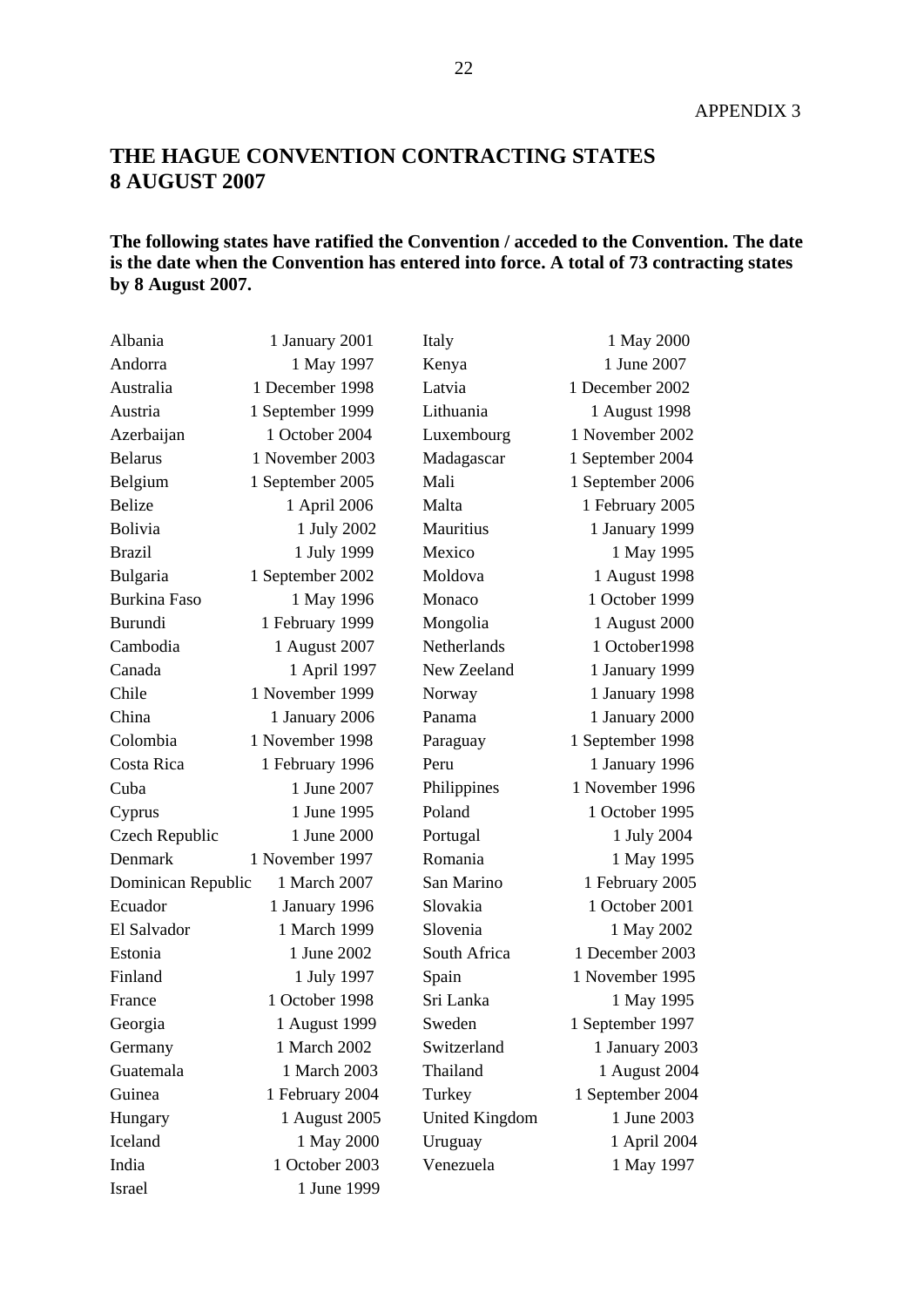### **Decree**

#### **on the Finnish Board of Inter-Country Adoption Affairs**

#### (509/1997)

#### Issued in Helsinki on 30 May 1997 —————

On the submission of the Minister of Justice, the following is enacted on the basis of section 20(3) of the Adoption Act (153/1985) issued on 8 February 1985, as amended by the Act (175/1996) of 22 March 1996:

#### Section 1

The task of the Finnish Board of Inter-Country Adoption Affairs *(the Finnish Adoption Board)* is to:

1) collect and maintain data on the legislation of foreign states concerning adoption and international adoption services and provide information about this on request to authorities and service providers;

2) follow the international development in inter-country adoption matters;

3) follow the implementation of the Convention of 29 May 1993 on Protection of Children and Co-operation in respect of Inter-country Adoption *(the Hague Convention)* in Finland and, if necessary, take measures for the implementation of it;

4) co-operate with the central authorities or the bodies taking care of the duties of a central authority in the states that are parties to the Hague Convention to achieve the objects of the Convention and to exchange the information referred to in the Convention;

5) approve for a fixed period those foreign service providers, referred to in section  $21(3)$  of the Adoption Act (153/1985), with which Finnish service providers may co-operate, and revoke earlier approvals;

6) grant the permissions for adoption referred to in section 25 of the Adoption Act;

7) provide the evidence referred to in section 44 of the Adoption Act and statements referred to in sections 45, 46, 47a(2) and 50(2), as well as the statements referred to in section 7(2) of the Adoption Decree (508/1997);

8) take care of those tasks of a central authority, referred to in the Hague Convention, which have not been delegated to any other body by Act, Decree or Decision of the Ministry of Social Affairs and Health; and

9) submit initiatives and proposals to the Ministry of Social Affairs and Health for the development of the inter-country adoption activity.

#### Section 2

If the Finnish Adoption Board has granted permission for adoption on the basis of sec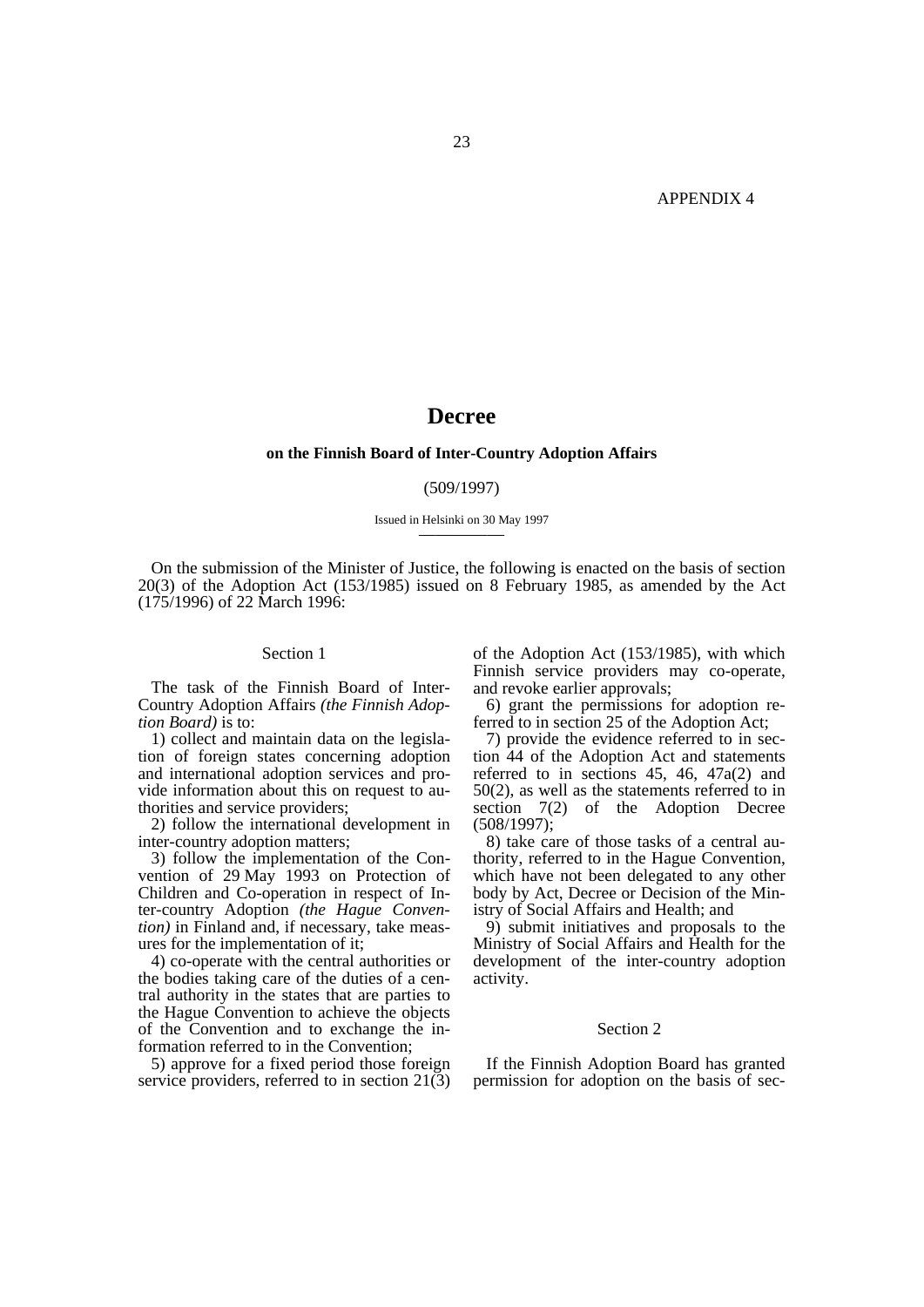tion 27(1) of the Adoption Act, the permission shall state that

1) the adopter has been deemed an appropriate and suitable adoptive parent; and

2) the adopter has received inter-country adoption service and adoption counselling.

If the Finnish Adoption Board has granted permission for adoption on the basis of section 27(2) of the Adoption Act, the permission shall state that

1) the foreign body has deemed the adopter an appropriate and suitable adoptive parent;

2) the adopter has received necessary counselling in his home state; and

3) according to the certificate presented by the adopter the child has the right or will get the right of entry and habitual residence in that state.

The permission referred to in subsections 1 and 2 above shall also state the period of validity of the permission as well as the possible conditions or restrictions on the adoption referred to in section 27(3) of the Adoption Act.

The permission referred to in subsections 1 and 2 above may, on the request of the adopter, be given in English.

#### Section 3

A permission granted on the basis of section 27 of the Adoption Act shall be sent directly to the service-provider from which the adopter has received the inter-country adoption service.

#### Section 4

The Board has a chairman, a vice-chairman and a necessary number of other members. Each member has personal deputy member.

Both the chairman and the vice-chairman shall represent the Ministry of Social Affairs and Health. At least one of the other members shall represent the Ministry of Foreign Affairs, one the Ministry of Justice and one the Directorate of Immigration. One member shall be an expert on municipal child welfare work and one an expert on social sector research and development. In addition, one representative will be elected from each service provider which has been licensed to provide inter-country adoption service by the Ministry of Health and Welfare. What is provided above concerning members also apply to deputy members.

The majority of the members of the Board shall represent public authorities.

#### Section 5

The Council of State appoints the chairmen, the members and the deputy members for a five-year period at most. The Ministry of Social Affairs and Health appoints the secretary to the Board.

The chairman or vice-chairman of the Board and at least half of the other members constitute a quorum.

However, in matters relating to granting of a permission referred to in section 1(6), the Finnish Adoption Board also constitutes a quorum in the presence of the chairman or the vice-chairman and the expert on municipal child welfare work and the member representing the expertise on social sector research and development.

#### Section 6

Otherwise the regulations on state committees are applied to the Board.

Where necessary, the Ministry of Social Affairs and Health issues more detailed instructions to the Board.

#### Section 7

This Decree enters into force on July 1 1997.

This Decree repeals the earlier Decree (155/1985) on the Finnish Board of Inter-Country Adoption Affairs, issued on 8 February 1985 and later amendments.

When this Decree enters into force the appointed Board will continue its work until the end of its term. A member representing the Directorate of Immigration referred to in section 4 must, however, be appointed.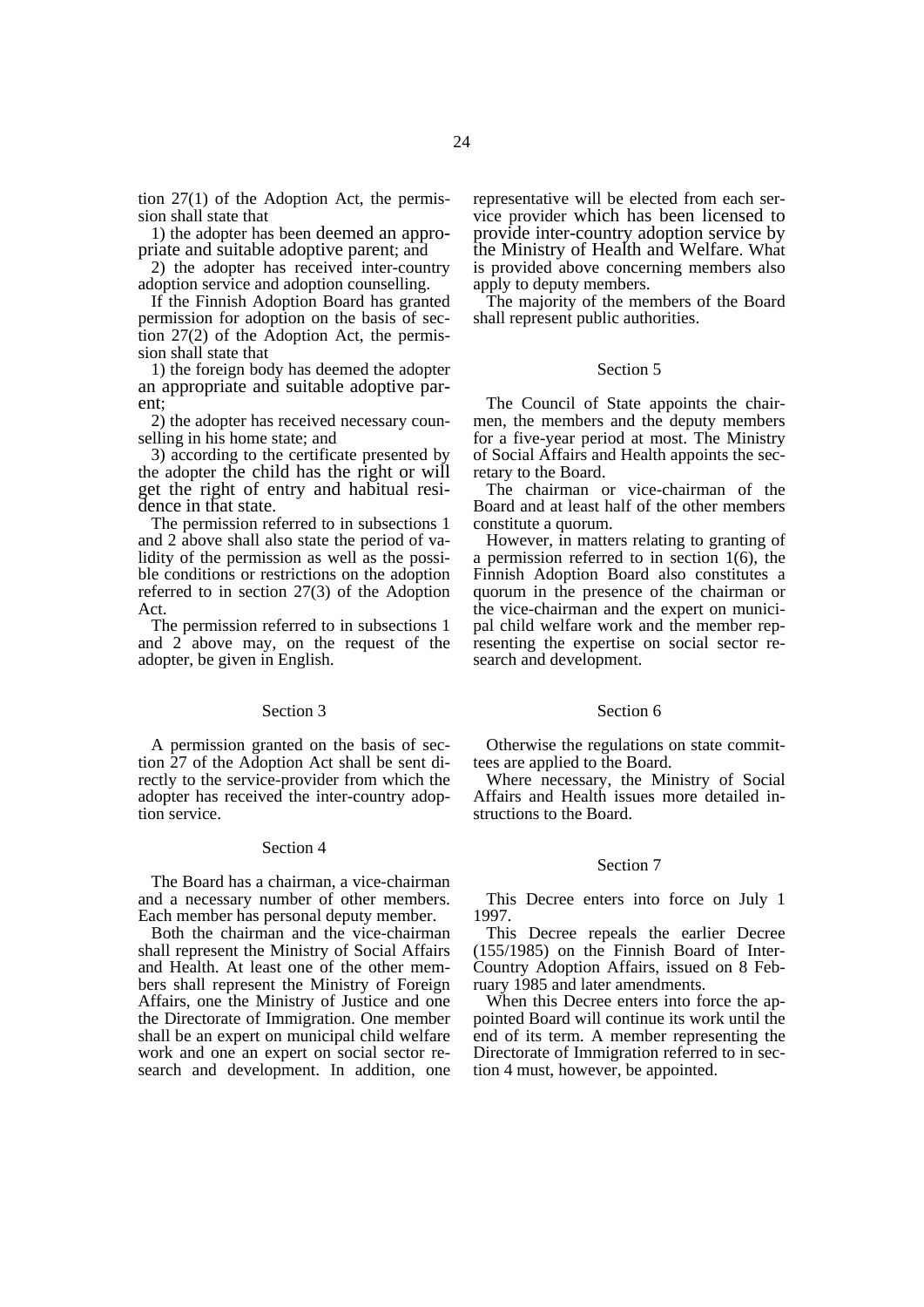Measures for the implementation of this Decree may be undertaken before the Decree enters into force.

Helsinki 30 May 1997

**President of the Republic** 

### **MARTTI AHTISAARI**

Minister of Justice *Kari Häkämies*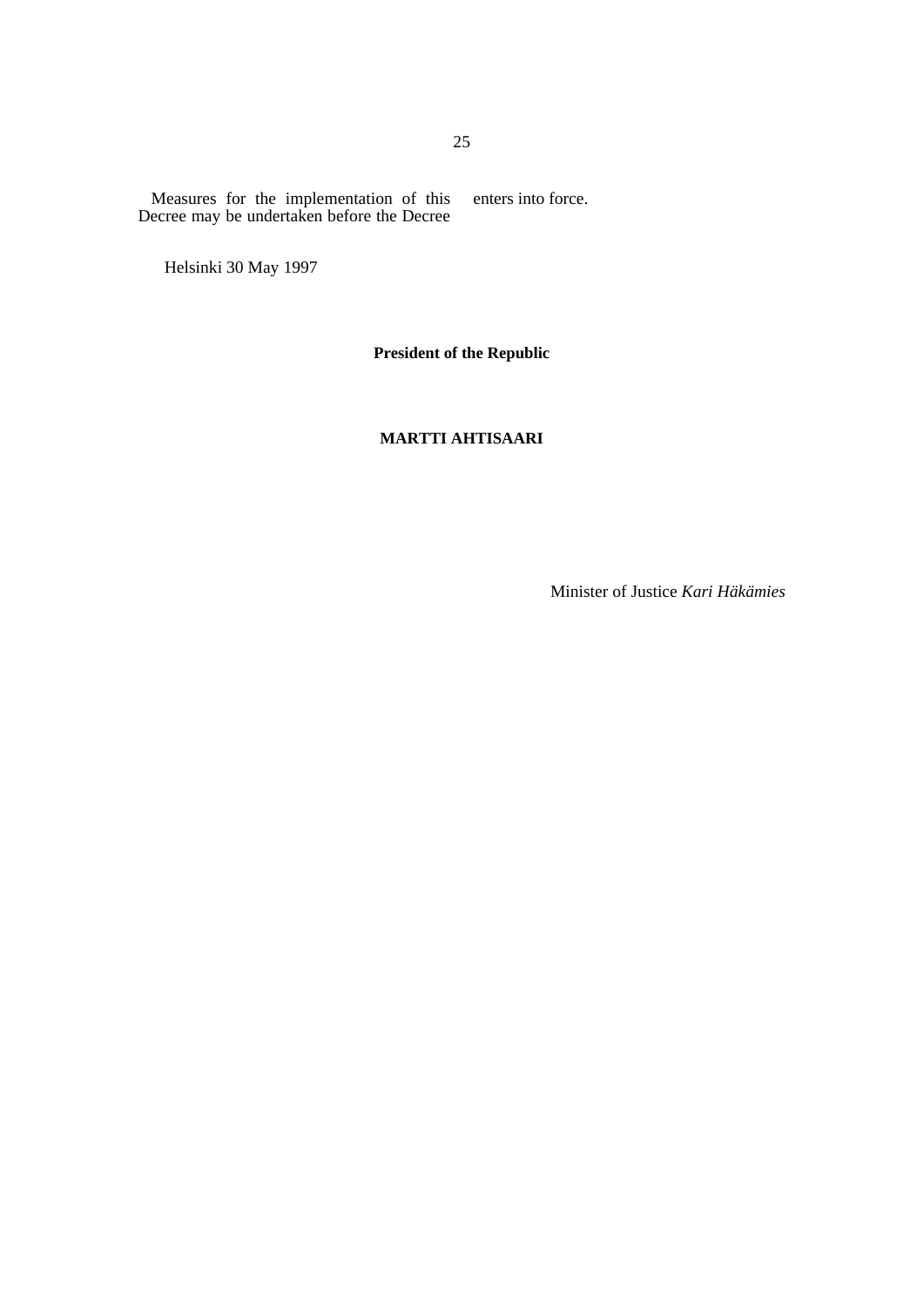#### **SOSIAALI- JA TERVEYSMINISTERIÖN SELVITYKSIÄ SOCIAL- OCH HÄLSOVÅRDSMINISTERIETS RAPPORTER REPORTS OF THE MINISTRY OF SOCIAL AFFAIRS AND HEALTH ISSN 1236-2115**

- 2007: 1 Mikael Fogelholm, Olavi Paronen, Mari Miettinen. Liikunta hyvinvointipoliittinen mahdollisuus. Suomalaisen terveysliikunnan tila ja kehittyminen 2006. ISBN 978-952-00-2232-7 (nid.) ISBN 978-952-00-2233-4 (PDF)
	- 2 Jussi Huttunen. Lääkkeiden kustannusvastuun ongelmat ja ehdotuksia ongelmien ratkaisemiseksi. Selvityshenkilön raportti. (Moniste) ISBN 978-952-00-2237-2 (nid.) ISBN 978-952-00-2238-9 (PDF)
	- 3 Salme Kallinen-Kräkin, Tero Meltti. Sosiaalipalvelut toimiviksi. Sosiaalialan kehittämishankkeen arviointikierroksen raportti. (Moniste) ISBN 978-952-00-2245-7 (nid.) ISBN 978-952-00-2246-4 (PDF)
	- 4 Simo Salminen, Riikka Ruotsala, Jarmo Vorne, Jorma Saari. Työturvallisuuslain toimeenpano työpaikoilla Selvitys uudistetun työturvallisuuslain vaikutuksista työpaikkojen turvallisuustoimintaan. ISBN 978-952-00-2247-1 (nid.) ISBN 978-952-00-2248-8 (PDF)
	- 5 Perhepäivähoidon kehittämisen suuntia. (Moniste) ISBN 978-952-00-2255-6 (nid.) ISBN 978-952-00-2139-9 (PDF)
	- 6 Varhaiskasvatustutkimus ja varhaiskasvatuksen kansainvälinen kehitys. (Moniste) ISBN 978-952-00-2259-4 (nid.) ISBN 978-952-00-2260-0 (PDF)
	- 7 Varhaiskasvatuksen henkilöstön koulutus ja osaaminen. Nykytila ja kehittämistarpeet. (Moniste) ISBN 978-952-00-2261-7 (nid.) ISBN 978-952-00-2262-4 (PDF)
	- 8 Markku Lehto. Tie hyvään vanhuuteen. Vanhusten hoidon ja palvelujen linjat vuoteen 2015. (Moniste) ISBN 978-952-00-2263-1 (nid.) ISBN 978-952-00-2264-8 (PDF)
	- 9 Sosiaali- ja terveysministeriön hallinnonalan tulossopimukset kaudelle 2004-2007. Tarkistusvuosi 2007. (Moniste) ISBN 978-952-00-2265-5 (nid.) ISBN 978-952-00-2266-2 (PDF)
	- 10 Sosiaali- ja terveysministeriön toimintasuunnitelma vuodelle 2007. (Moniste) ISBN 978-952-00-2267-9 (nid.) ISBN 978-952-00-2268-6 (PDF)
	- 11 Samapalkkaisuusohjelma. (Moniste) ISBN 978-952-00-2273-0 (nid.) ISBN 978-952-00-2274-7 (PDF)
	- 12 Sosiaalihuollon kehittämistoiminnan arvioinnin loppuraportti. Toim. Jaana Kaakinen, Jarmo Nieminen, Jukka Ohtonen. ISBN 978-952-00-2279-2 (nid.) ISBN 978-952-00-2280-8 (PDF)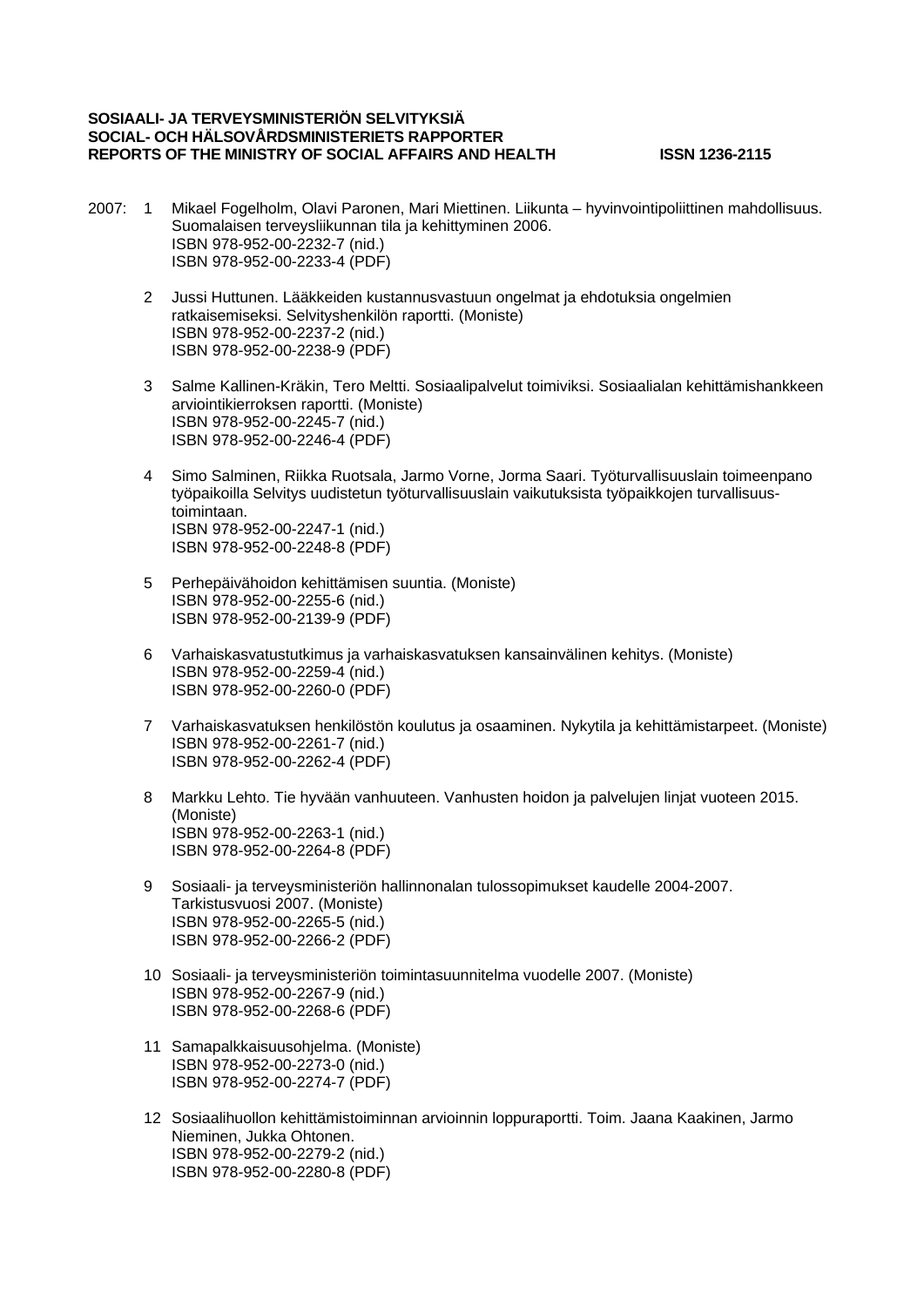- 2007: 13 Varhaiskasvatuksen kehittämisen suuntaviivoja lähivuosille. Väliraportti varhaiskasvatuksen neuvottelukunnan työstä. (Moniste) ISBN 978-952-00-2281-5 (nid.) ISBN 978-952-00-2282-2 (PDF)
	- 14 Annakaisa Iivari, Pekka Ruotsalainen. Suomen eTerveys -tiekartta. (Moniste) ISBN 978-952-00-2283-9 (nid.) ISBN 978-952-00-2284-6 (PDF)
	- 15 Annakaisa Iivari, Pekka Ruotsalainen. eHealth roadmap Finland. (Stencil) ISBN 978-952-00-2285-3 (pb) ISBN 978-952-00-2286-0 (PDF)
	- 16 Opportunities to reconcile family and work. Ed. by Rolf Myhrman, Riitta Säntti. ISBN 978-952-00-2287-7 (pb) ISBN 978-952-00-2288-4 (PDF)
	- 17 Tomi Hussi, Guy Ahonen. Business-oriented maintenance of work ability. (Stencil) ISBN 978-952-00-2289-1 (pb) ISBN 978-952-00-2290-7 (PDF)
	- 18 Anita Haataja. Viisikymppisten työllisten työssä jatkamista ennakoivat tekijät. ISBN 978-952-00-2292-1 (nid.) ISBN 978-952-00-2293-8 (PDF)
	- 19 Sanna Parrila. Perhepäivähoidon ohjauksen kehitysvaihtoehtoja. ISBN 978-952-00-2294-5 (nid.) ISBN 978-952-00-2295-2 (PDF)
	- 20 Elina Renko. "Alkoholinkäyttö ei ole yksityisasia". Alkoholiohjelmaan ja alkoholipolitiikkaan liittyvä lehdistökirjoittelu 2004-2006. ISBN 978-952-00-2296-9 (nid.) ISBN 978-952-00-2297-6 (PDF)
	- 21 Nikotiinivalmisteiden seurantatyöryhmän muistio. (Moniste) ISBN 978-952-00-2304-1 (nid.) ISBN 978-952-00-2305-8 (PDF)
	- 22 Leena Tamminen-Peter. Ergonomiaopetuksen kehittäminen sosiaali- ja terveydenhoitoalan oppilaitoksissa. (Julkaistaan ainoastaan verkossa www.stm.fi) ISBN 978-952-00-2306-5 (PDF)
	- 23 Sosiaali- ja terveysministeriön taloussääntö 1.3.2007. ISBN 978-952-00-2315-7 (nid.) ISBN 978-952-00-2316-4 (PDF)
	- 24 Kansallisen terveydenhuollon hankkeen seurantaryhmän raportti. Vuoden 2006 toiminta. (Moniste) ISBN 978-952-00-2321-8 (nid.) ISBN 978-952-00-2322-5 (PDF)
	- 25 Erityisryhmien asumisturvallisuuden parantaminen. (Moniste) ISBN 978-952-00-2327-0 (nid.) ISBN 978-952-00-2328-7 (PDF)
	- 26 Markku Kuisma. Ensihoito- ja sairaankuljetuspalvelujen kehittäminen. Selvityshenkilön raportti. ISBN 978-952-00-2332-4 (nid.) ISBN 978-952-00-2333-1 (PDF)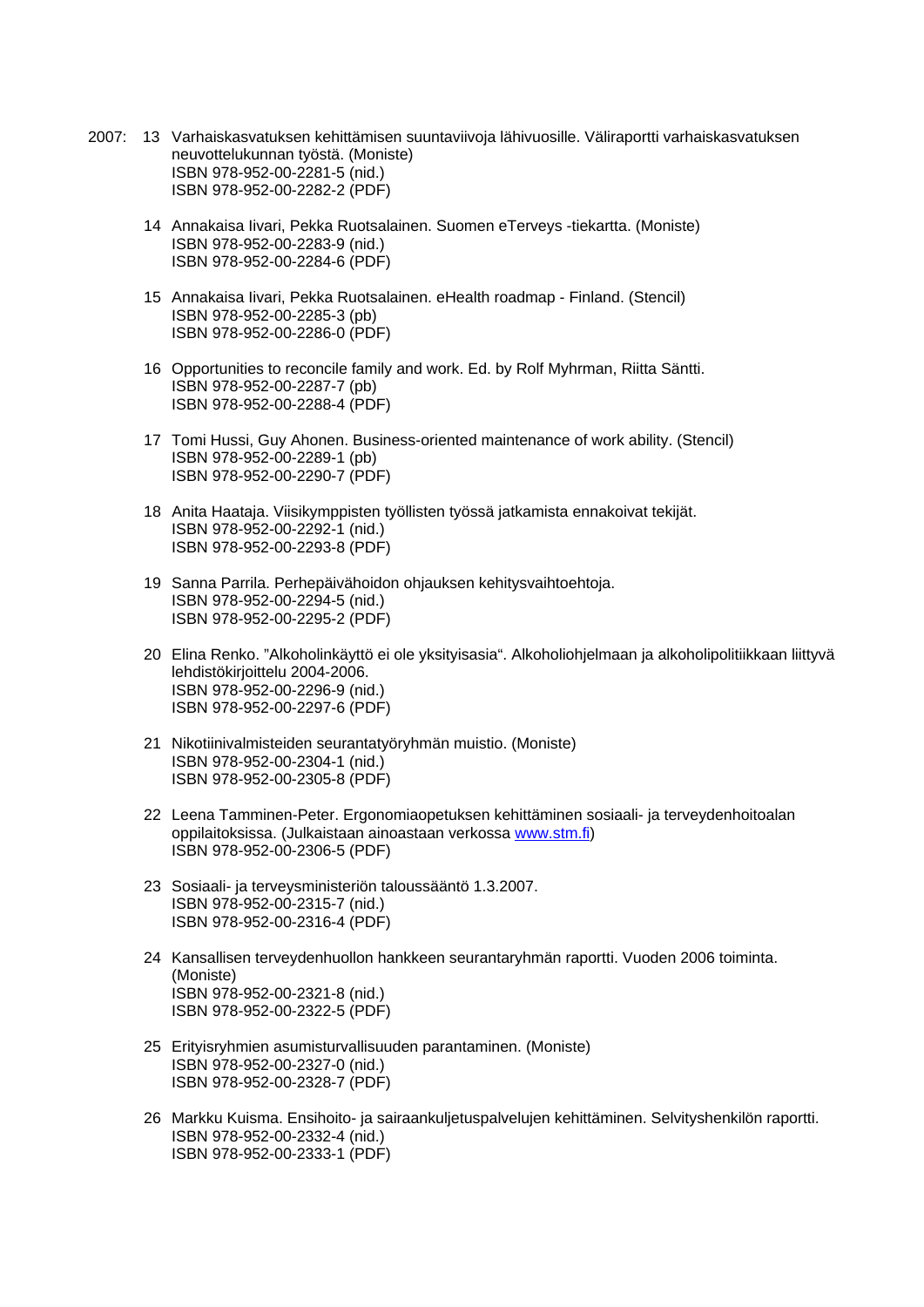- 2007: 27 Koko perhe kierteessä. Lähisuhdeväkivalta ja alkoholi. ISBN 978-952-00-2342-3 (nid.) ISBN 978-952-00-2343-0 (PDF)
	- 28 Päivi Voutilainen, Eija Kattainen, Reija Heinola. Omaishoidon tuki sosiaalipalveluna. Selvitys omaishoidon tuesta ja sen vaihtelusta 1994-2006. ISBN 978-952-00-2344-7 (nid.) ISBN 978-952-00-2345-4 (PDF)
	- 29 Terveysalan opettajan ammatillisen osaamisen ylläpitäminen ja kehittäminen. (Moniste) ISBN 978-952-00-2352-2 (nid.) ISBN 978-952-00-2353-9 (PDF)
	- 30 Aila Kumpulainen. Kehitysvammapalvelut vuonna 2004. ISBN 978-952-00-2356-0 (nid.) ISBN 978-952-00-2357-7 (PDF)
	- 31 Stefan Ehrstedt. Työelämän kehittämishankkeet ja –ohjelmat valituissa OECD-maissa sekä kansainvälisissä järjestöissä. (Moniste) ISBN 978-952-00-2362-1 (nid.) ISBN 978-952-00-2363-8 (PDF)
	- 32 Samapalkkaisuusohjelman seurantaryhmän (2006-2007) loppuraportti. ISBN 978-952-00-2370-6 (nid.) ISBN 978-952-00-2371-3 (PDF)
	- 33 Lapsiasiavaltuutetun toimintakertomus vuodelta 2006. ISBN 978-952-00-2374-4 (nid.) ISBN 978-952-00-2375-1 (PDF)
	- 34 Sairaanhoitovakuutuksen kehittäminen. Sairausvakuutuksen sairaanhoitovakuutuksen kehittämistyöryhmän muistio. (Moniste) ISBN 978-952-00-2378-2 (nid.) ISBN 978-952-00-2379-9 (PDF)
	- 35 Palveluksessanne STM. ISBN 978-952-00-2390-5 (nid.) ISBN 978-952-00-2391-2 (PDF)
	- 36 Mirja Willberg, Hannu Valtonen. Pohjoismaiden terveydenhuollon rahoitus- ja palvelujärjestelmien vertailu. ISBN 978-952-00-2386-7 (nid.) ISBN 978-952-00-2387-4 (PDF)
	- 37 Mirja Willberg, Hannu Valtonen. Jämförelse av finansierings- och servicesystemen inom hälsooch sjukvården. ISBN 978-952-00-2388-1 (inh.) ISBN 978-952-00-2389-8 (PDF)
	- 38 Raija Volk, Tuula Laukkanen. Palvelusetelin käyttö kunnissa. ISBN 978-952-00-2390-4 (nid.) ISBN 978-952-00-2391-1 (PDF)
	- 39 Janne Jalava, Tuomas Ketola, Nina von Hertzen, Petri Virtanen. Tasa-arvoa edistävien EUhankkeiden arviointi. ISBN 978-952-00-2400-0 (nid.) ISBN 978-952-00-2401-7 (PDF)